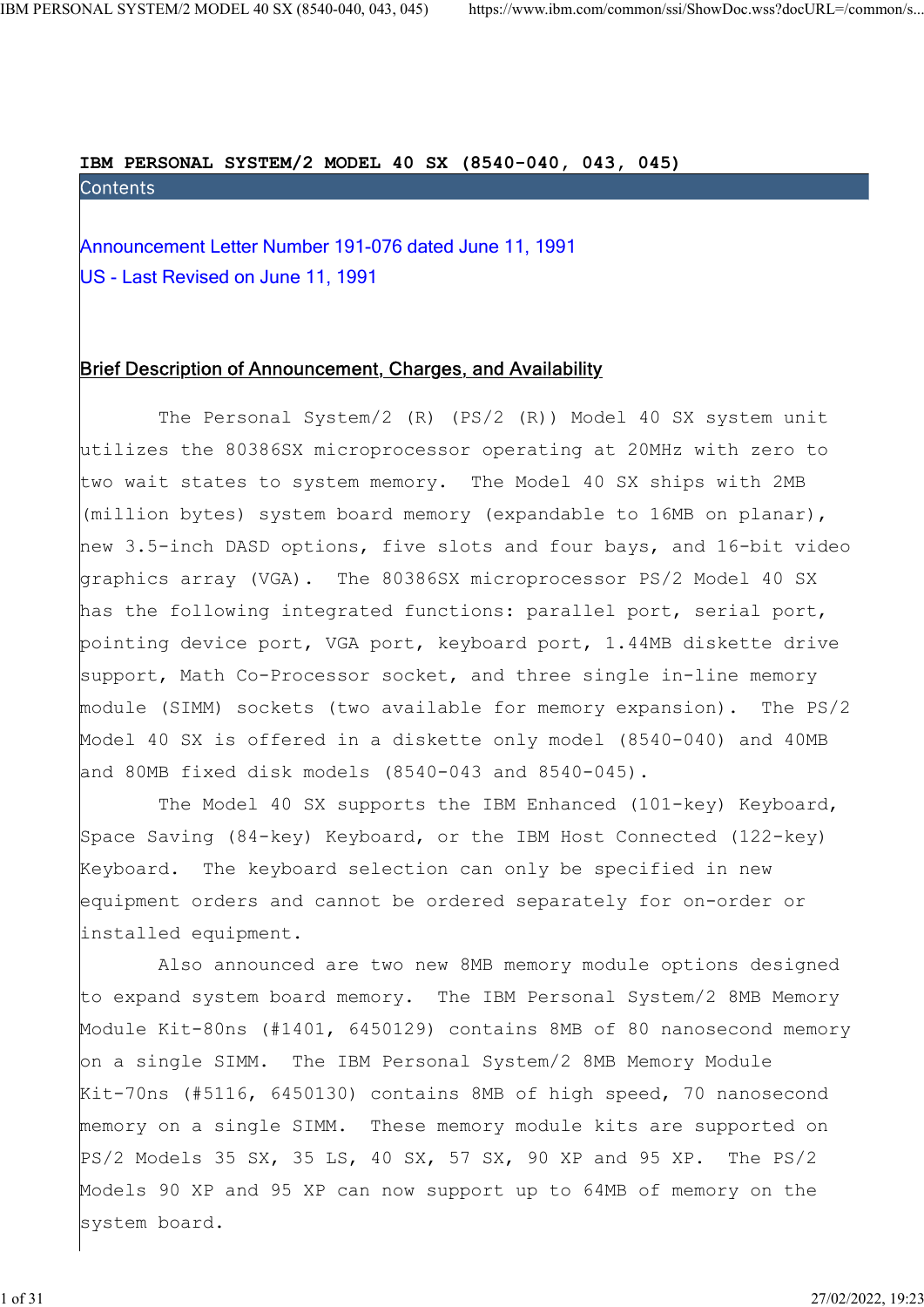|         | The Model 40 SX supports the following new options:               |
|---------|-------------------------------------------------------------------|
| $\circ$ | IBM Personal System/2 1.44MB Diskette Drive (#0030, 6451130)      |
| $\circ$ | IBM Personal System/2 2.88MB Diskette Drive (#1106, 6451106)      |
| $\circ$ | IBM Personal System/2 5.25-Inch External Diskette Drive Adapter   |
|         | Cable (#1124, 6451124)                                            |
| $\circ$ | IBM Personal System/2 40MB Fixed Disk Drive I (#1073, 6451073)    |
| $\circ$ | IBM Personal System/2 80MB Fixed Disk Drive I (#1074, 6451074)    |
| $\circ$ | IBM Personal System/2 8MB Memory Module Kit -- 70ns (#5116,       |
|         | 6450130)                                                          |
| $\circ$ | IBM Personal System/2 8MB Memory Module Kit -- 80ns (#1401,       |
|         | 6450129).                                                         |
|         | The following operating systems support the PS/2 Model 40 SX:     |
| $\circ$ | Operating System/2 (R) (OS/2 (R)) Extended Edition Version 1.3    |
|         | (Refresh Level 1.30.1)                                            |
| $\circ$ | OS/2 Standard Edition Version 1.3 (Refresh Level 1.30.1)          |
| $\circ$ | IBM Disk Operating System (DOS) Versions 3.3, 4.0 and 5.0.        |
|         | Planned Availability Date: June 11, 1991.                         |
|         | (R) Registered trademark of International Business Machines       |
|         | Corporation.                                                      |
|         |                                                                   |
|         |                                                                   |
|         | <b>Customer Letter Section</b>                                    |
|         | <b>HIGHLIGHTS</b>                                                 |
| $\circ$ | 80386SX microprocessor operating at 20MHz                         |
| $\circ$ | 2MB memory standard on the system board (expandable to 16MB, in   |
|         | 1MB, 2MB, 4MB or 8MB increments, with two available SIMM sockets) |
| $\circ$ | 40MB and 80MB fixed disk capacity (expandable to 80MB, 120MB or   |
|         | 160MB) with second fixed disk drive option                        |
| $\circ$ | Five full size 8/16-bit expansion card slots and four DASD bays   |
|         | (two bays available in fixed disk models and three bays available |
|         | in diskette only model)                                           |
| $\circ$ | 80387SX Math Co-Processor socket                                  |
| $\circ$ | 3270 front of screen affinity                                     |
|         | DESCRIPTION                                                       |
|         | USER PRODUCTIVITY                                                 |
|         | The IBM PS/2 Model 40 SX introduces increased processor speed and |
|         |                                                                   |
|         |                                                                   |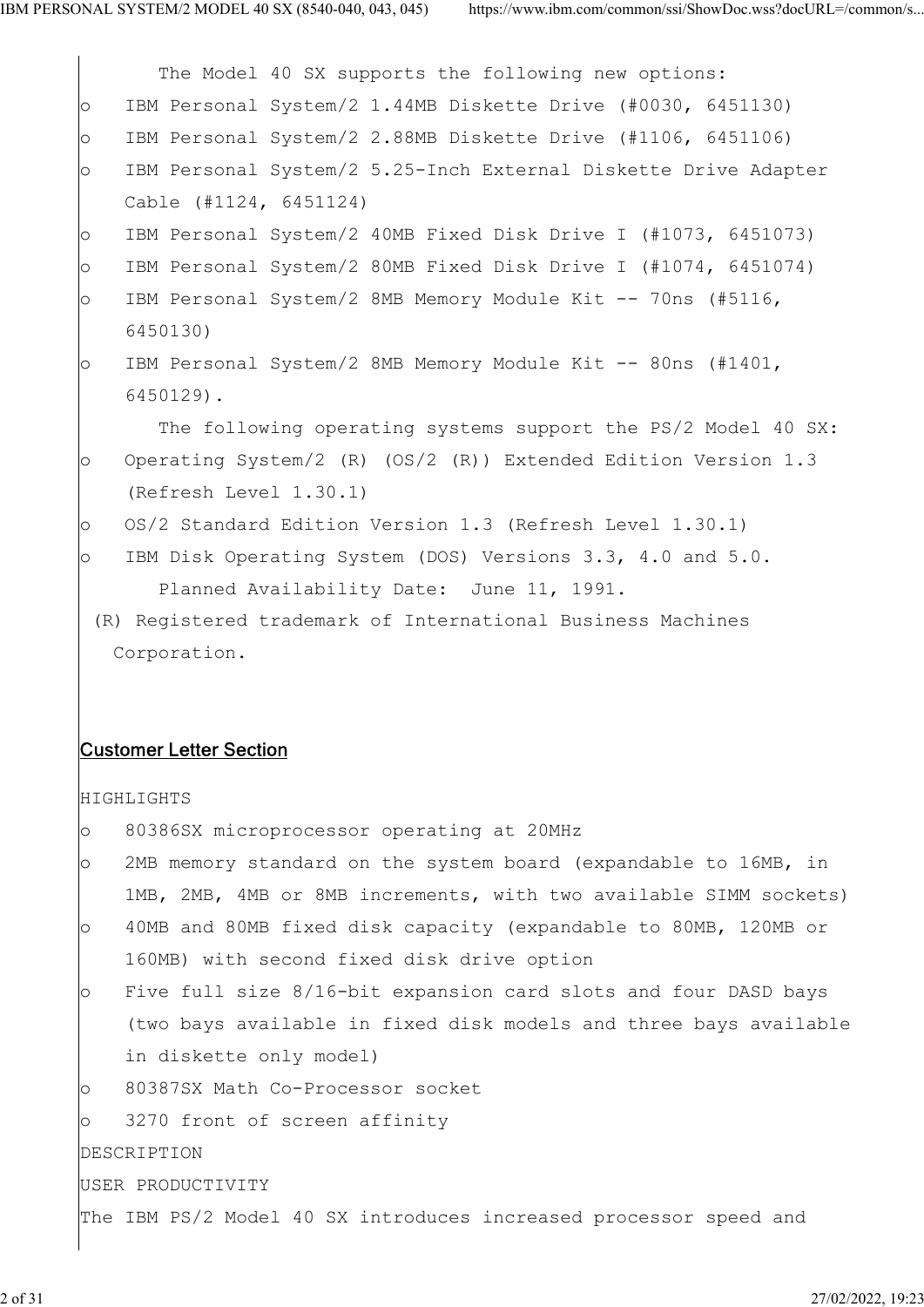function into the PS/2 family of systems. The system memory is expandable to 16MB; the 80MB fixed disk model allows the user to run from the simplest of programs to more complex business application programs requiring the OS/2 operating system. The Model 40 SX can be used either as a stand-alone terminal or in a local area network (LAN).

#### GROWTH ENABLEMENT

The PS/2 Model 40 SX provides increased expansion capability through its new mechanical package design. The system has two customer accessible DASD bays (fixed disk models), and three customer accessible DASD bays (diskette only model). The PS/2 Model 40 SX supports up to two fixed disks and a variety of optional diskette devices, including the PS/2 5.25-inch internal 1.2MB diskette, 1.44MB 3.5-inch diskette drive, or the PS/2 Internal Tape Backup Unit. The system also provides five full size, customer accessible, 8/16-bit expansion card slots.

#### INVESTMENT PROTECTION

Based on the 80386SX microprocessor, the PS/2 Model 40 SX will be considered a long-term, reliable system solution. The Model 40 SX supports a wide range of IBM and non-IBM programs, applications, I/O devices, features and accessories.

 With the expansion capability offered by the new mechanical design, the Model 40 SX provides five expansion card slots and three bays with diskette only model (8540-040), or two bays with fixed disk drive models (8540-043 or 8540-045). The system can easily be expanded as customer requirements become more complex. BUSINESS SOLUTIONS

The PS/2 Model 40 SX supports the customer's business objectives by providing a cost effective workstation for stand-alone or networking environments. The PS/2 Model 40 SX with its wide range of optional features, compatible operating systems and applications, provides a powerful solution for small, medium and large enterprises. The Model 40 SX performance and expansion capability will be readily recognized as a sound business investment.

#### PUBLICATIONS

 The Guide to Operations (S84F-7765, 84F7765) publication is shipped with the product. Additional copies are available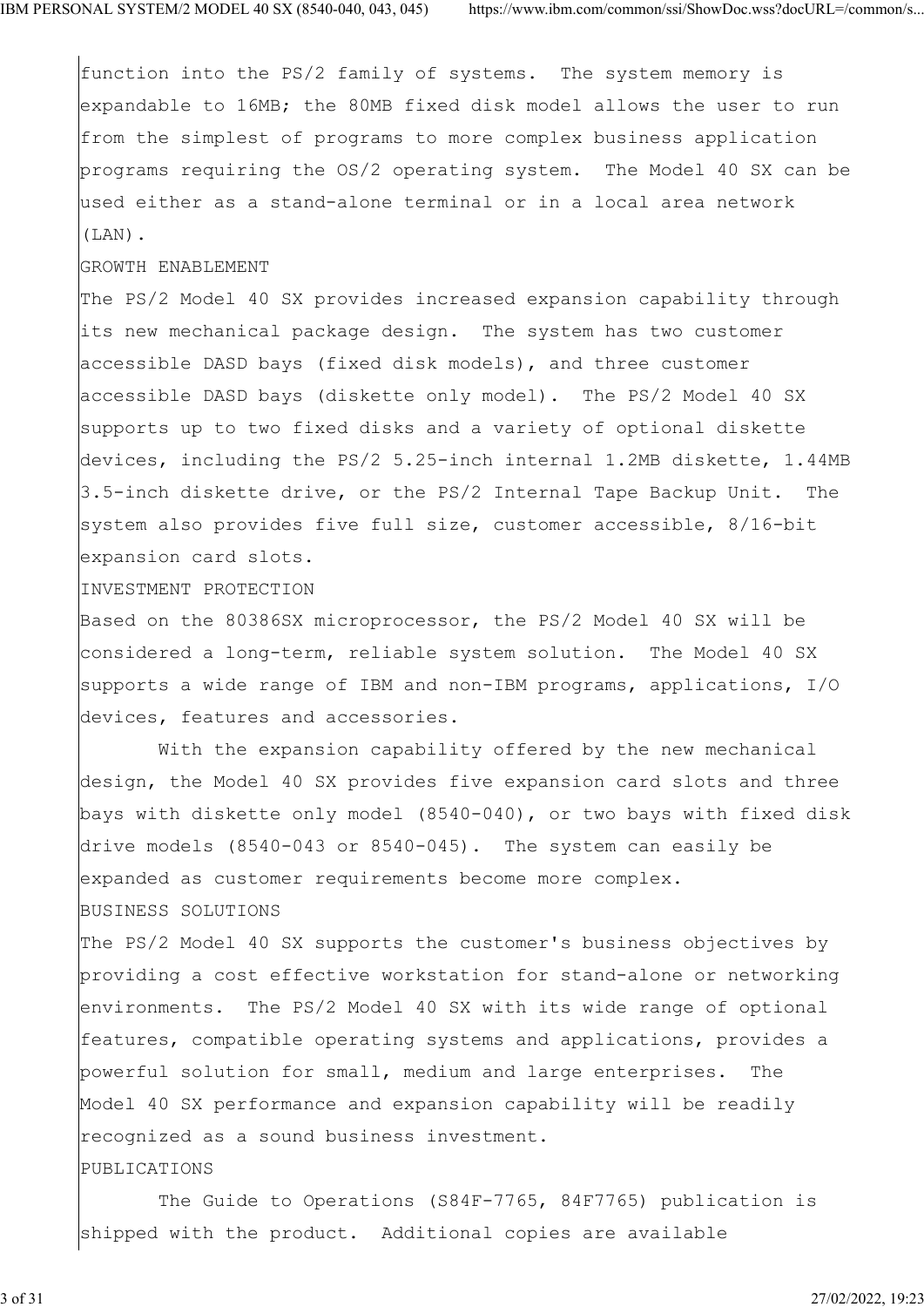separately. The following publications are available. To order, contact your IBM representative. ORDER PART TITLE TITLE SERVICES AND THE SERVICE RELATIONS AND MUNICIPALLY AND MUNICIPALLY AND MUNICIPALLY AND MUNICIPALLY AND MUNICIPALLY AND MUNICIPALLY AND MUNICIPALLY AND MUNICIPALLY AND MUNICIPALLY AND MUNICIPALLY AND MUNICIPALLY Guide to Operations S84F-7765 84F7765 Hardware Maintenance Library (HML) S85F-1645 85F1645 HML includes: Hardware Maintenance Service Pamphlet Hardware Maintenance Reference Pamphlet Advanced Diagnostics Diskette Technical Reference Manual 385F-1646 85F1646 SLSS is available. IBM is now offering the IBM Personal System/2 Model 40 SX Guide to Operations in soft copy BookManager (TM) BOOK. (TM) Trademark of International Business Machines Corporation. EDUCATION SUPPORT A description of self-study and classroom courses is contained in the CATALOG OF IBM EDUCATION (G320-1244). Call IBM Direct -- Education at 1-800-IBM-TEACh (426-8322) for schedules, enrollments and orders for self-study courses. **SCHEDULE** The planned availability date is June 11, 1991. TECHNICAL INFORMATION SPECIFIED OPERATING ENVIRONMENT PHYSICAL SPECIFICATIONS: 8540-040 8540-043 8540-045 Processor 80386SX 80386SX 80386SX Speed (MHz) 20 20 20 Memory (85ns) 2MB 2MB 2MB 2MB Fixed Disk None 10MB 80MB Floppy Drive 1.44MB 1.44MB 1.44MB 1.44MB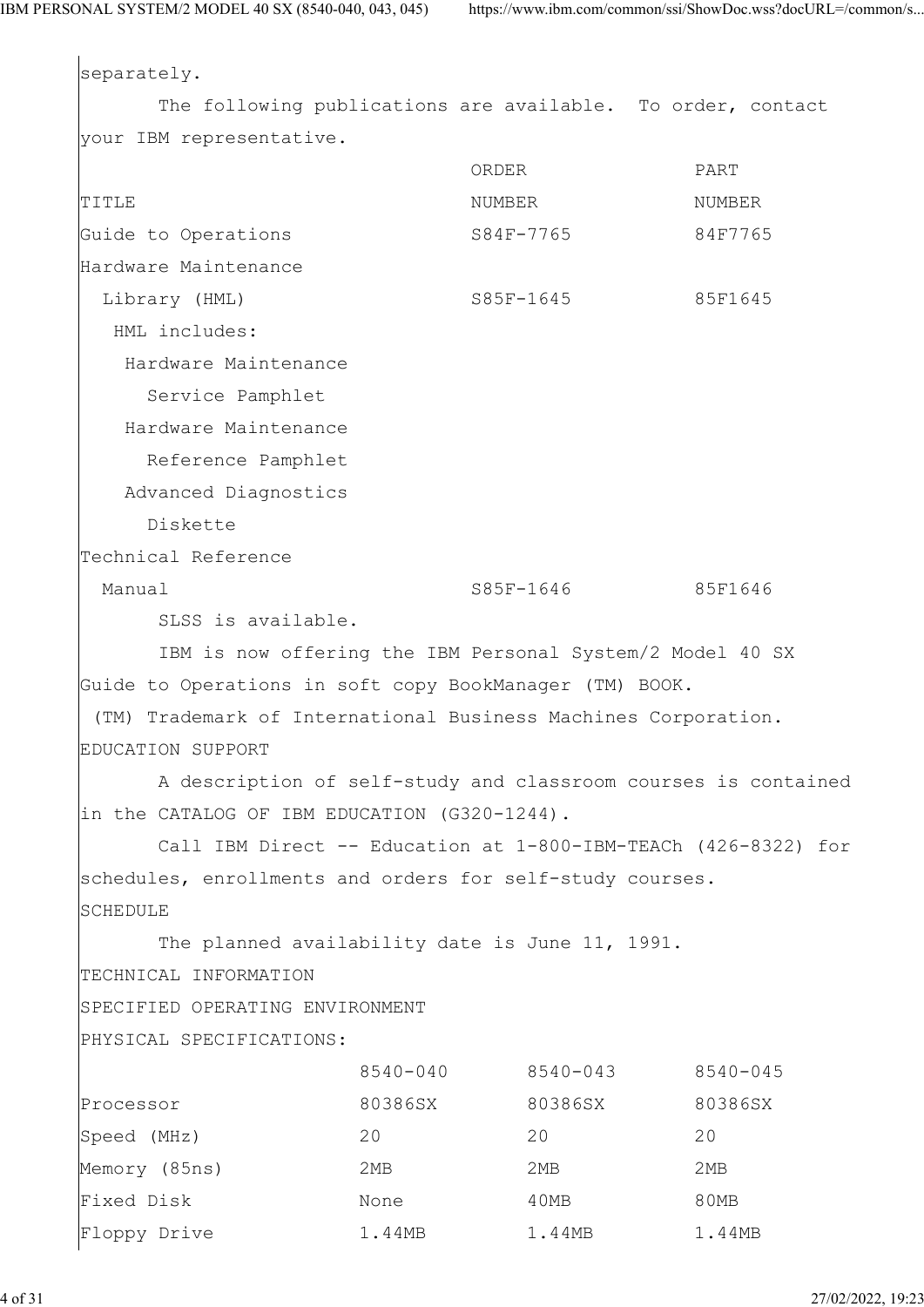The standard fixed disk drive capacities are 40MB and 80MB. Both fixed disk drives have an integrated fixed disk controller. DRIVE SPECIFICATIONS: Formatted Capacity  $40MB*$  80MB\* 80MB\* Average Seek (ms) 17 17 17 Data Transfer Rate (MB/s) 1.35MB 1.35MB Average Latency (ms) 8.3ms 8.3ms Sector Interleave 1:1 1:1 1:1 Interface AT (R) AT Buffer 32K 32K 32K Actual user accessible capacity may vary slightly based on different operating environments. (R) Registered trademark of International Business Machines Corporation. o Dimensions:  $-$  Width  $-$  440mm (17.3 in.) - Depth -- 394mm (15.5 in.) - Height -- 169mm (6.7 in.) Weight  $-$  12.6kg (27.8 lb) (fixed disk models) Weight -- 11.9kg (26.3 lb) (diskette only model) o Electrical: 197 watt power supply, dual voltage, controlled by switch on back and the back of the back of the back of the back of the back of the back of the back of the back of the back of the back of the back of the back of the back of the back of the back of the back of the back of the back - 100-125 (nominal) V ac; 50-60Hz 200-240 (nominal) V ac; 50-60Hz o Ambient Air Temperature:  $-$  System on: 10.0 (degs) to 35.0 (degs)C (50 (degs) to 95 (degs)F) System off:  $10.$  (degs) to  $43.0$  (degs)C (50 (degs) to  $110$  (degs)F) o BTU Output: 90 BTU/Hr (26 watts -- configuration as shipped) 1030 BTU/Hr (300 watts -- maximum configuration) o Noise Level: Class 3D o Declared Acoustical Noise Emissions (idle mode): LWAd = 5.0 bels NOTE: The noise emission level stated is the declared (upper limit) sound power level, in bels, for a random sample of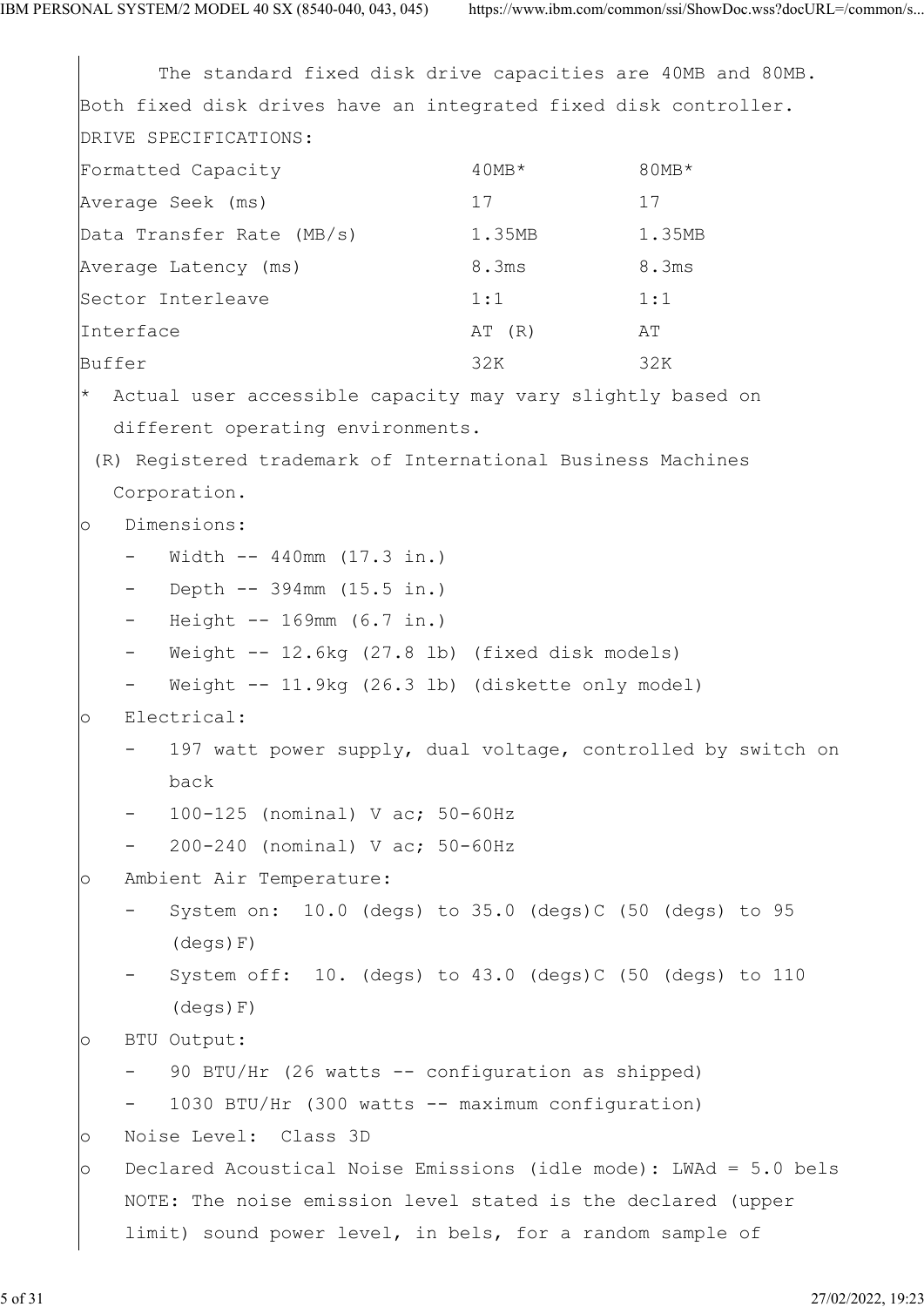|         | machines, typically configured and operating in idle mode; that      |
|---------|----------------------------------------------------------------------|
|         | is, powered on, but no DASD read/write or other I/O activity.        |
|         | All measurements made in accordance with ANSI S12.10, and            |
|         | reported in conformance with ISO 9296.                               |
| $\circ$ | Equipment Approvals:                                                 |
|         | FCC -- Certified to comply with Subpart J, Part 15 FCC Rules,        |
|         | Class B limits                                                       |
|         | - UL -- UL 1950, 1st Edition                                         |
|         | CSA -- CSA22.2 No. 220-M1986<br>$\qquad \qquad \blacksquare$         |
|         | OPERATING ENVIRONMENT:                                               |
| $\circ$ | Temperature: 10 (degs) to 35 (degs)C (50 (degs) to 95 (degs)F)       |
| $\circ$ | Relative Humidity: 8% to 80%                                         |
| $\circ$ | Wet Bulb: $22.8C$ (degs) $(73 \text{ (degs) F})$                     |
|         | MACHINE REQUIREMENTS: The 8540 requires an analog display (8503,     |
|         | 8504, 8507, 8512, 8513, 8514, 8515, 8516 or equivalent).             |
|         | PROGRAMMING REQUIREMENTS: The following operating systems support    |
|         | the PS/2 Model 40 SX:                                                |
| $\circ$ | IBM Operating System/2 Extended Edition Version 1.3 (Refresh         |
|         | level 1.30.1)                                                        |
| $\circ$ | IBM Operating System/2 Standard Edition Version 1.3 (Refresh         |
|         | level 1.30.1)                                                        |
| $\circ$ | IBM Disk Operating System Version 3.3, 4.0, and 5.0.                 |
|         | The PS/2 Model 40 SX contains fixed disk BIOS functions that         |
|         | provide performance enhancements not supported by the IBM Disk Cache |
|         | program (IBMCACHE.SYS). The IBM Disk Cache program has been removed  |
|         | from the Starter diskette. Due to potential data integrity problems, |
|         | no version of IBM Cache can be used on the PS/2 Model 40 SX.         |
|         | SmartDrive Cache (SMARTDRV.SYS) is supported on the PS/2             |
|         | Model 40 SX.                                                         |
|         | COMPATIBILITY: The Personal System/2 Model 40 SX is compatible with  |
|         | the IBM Personal Computer (5150), Personal Computer XT (TM) and      |
|         | Personal Computer AT (R) at the BIOS interface level (BIOS not       |
|         | identical) and at most hardware interfaces. The Model 40 SX has been |
|         | designed to maintain compatibility with existing personal computer   |
|         |                                                                      |
|         | software and non-timing dependent features. Due to the high level of |
|         | integration, features such as Personal Computer XT and Personal      |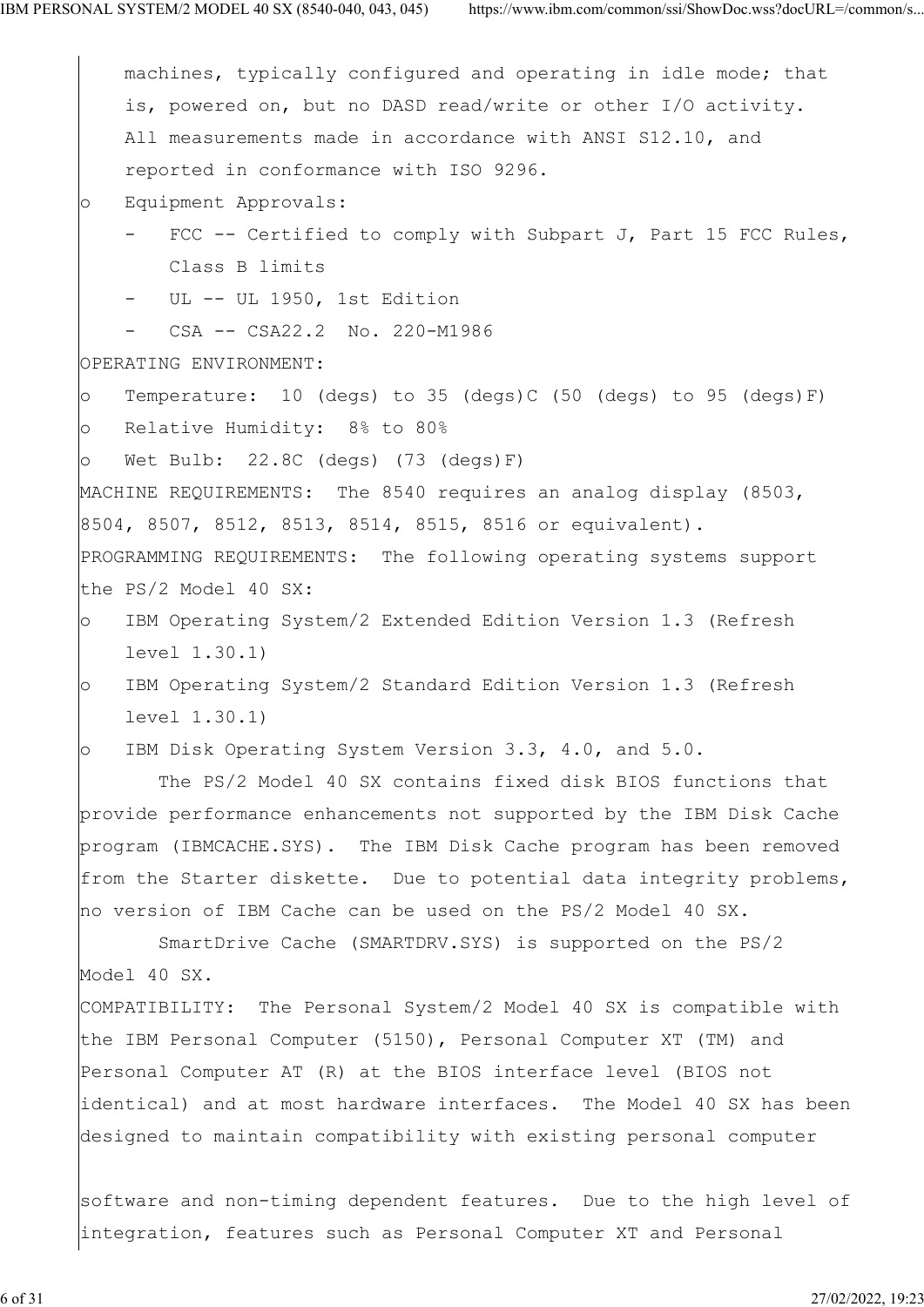Computer AT memory upgrades and graphic adapters are not supported. Specific hardware products, features and software products supported in the Model 40 SX environment are listed in the attachment. The Model 40 SX has not been tested with all non-IBM features and options. Additional information on the interface and attachment requirements may be obtained by reviewing the IBM Personal System/2 Model 40 SX Technical Reference (S85F-1646) manual, which can be ordered through IBM or an IBM Authorized Dealer.

(TM) Trademark of International Business Machines Corporation.

 (R) Registered trademark of International Business Machines Corporation.

USER GROUP REQUIREMENTS: This announcement satisfies, or partially satisfies, requirements from one or more of the World Wide User Group Communities, which include Australasian SHARE GUIDE (ASG), COMMON, COMMON EUROPE, GUIDE, European G.U.I.D.E., Japan GUIDE SHARE (JGS), Latin American GUIDE (LAG), SHARE EUROPE and SHARE.

PLANNING INFORMATION

CUSTOMER RESPONSIBILITIES: The Personal System/2 Model 40 SX is designated as customer setup (CSU). CSU allowance is one day. CABLE ORDERS: There are no cabling requirements, other than for system power and keyboard connections. All cables are provided with the system unit, and the instructions are provided as part of initial setup.

INSTALLABILITY: By following the setup instructions, the user attaches the keyboard and peripherals and inserts the Starter Diskette. Power is then turned on and Setup is run after the computer has successfully completed its initial self-tests.

 The PS/2 Model 40 SX has a universal power supply with an external switch and may, therefore, be used worldwide. PROBLEM DETERMINATION: If a failure is found at initial installation, an instruction will appear on the screen. If the test is successfully completed, the system attempts to load an operating system from the A drive. If an operating system is not found, the system attempts to load one from the C fixed disk drive. If an operating system is not found, the user will be prompted to insert a diskette via an icon. A final default is provided through the use of a ROM-loaded BASIC interpreter as explained in the Guide to

7 of 31 27/02/2022, 19:23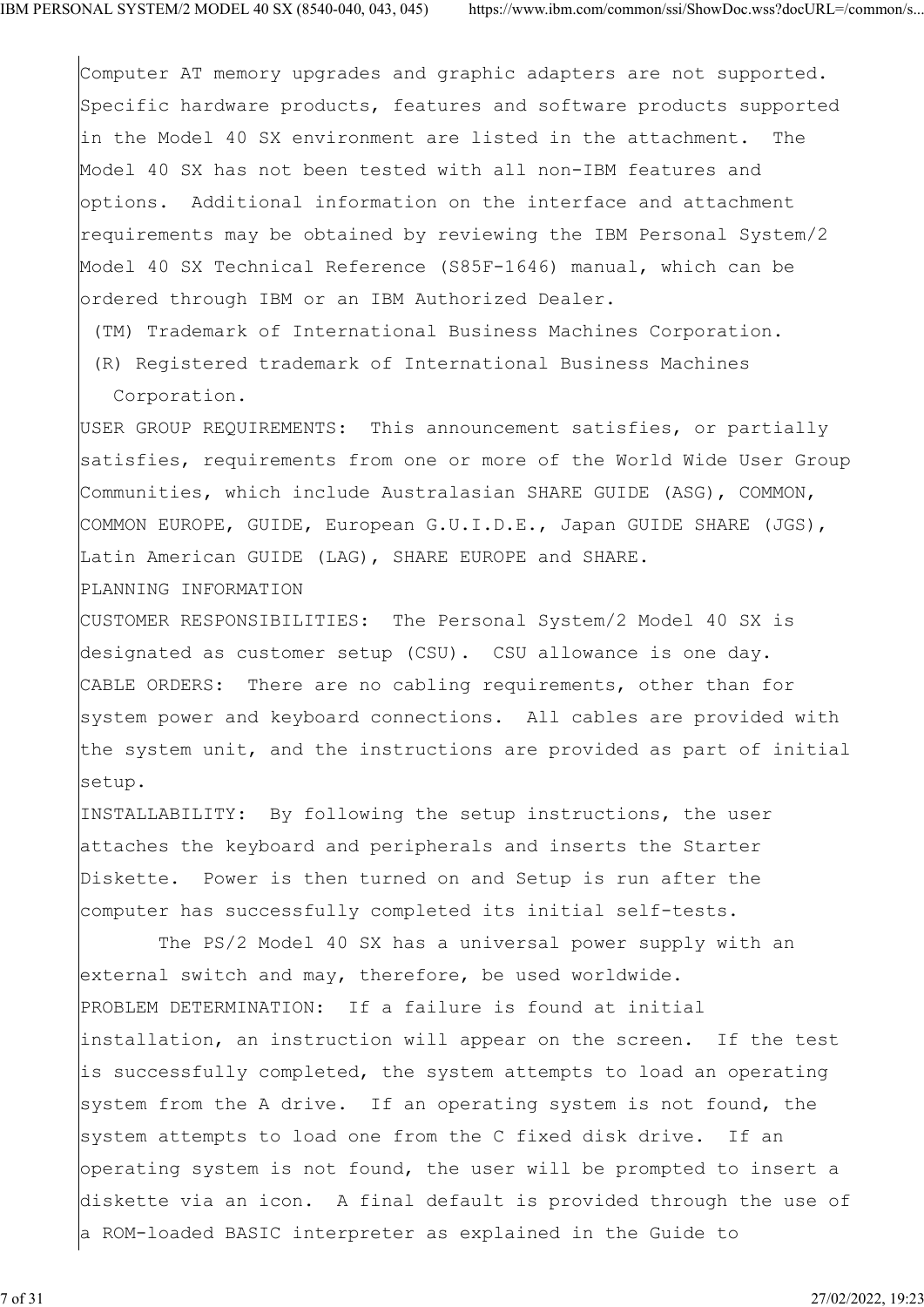Operations (S84F-7765). The troubleshooting procedures consist of a power-on self test, diagnostic tests, and easy-to-follow troubleshooting charts designed to assist the user in isolating a defective machine element. The failing element can then be replaced or repaired under existing warranty provisions. PACKAGING: IBM Personal System/2 Model 40 SX -- Shipment Group SYSTEM UNIT CARTON: o 8540-XXX System Unit (040, 043, 045) o U.S. English Customer Information Assembly - Setup Sheet - Guide to Operations with U.S./Canadian Warranty Statement and FCC Statement - Starter Diskette Learning About Your System Diskette Floor-Standing Pedestal Technical Directory - Customer Response Form o U.S. Line Cord o Keyboard Cable KEYBOARD CARTON (CUSTOMER SELECTION DEPENDENT): o IBM Enhanced Keyboard (101-key) (default) or o IBM Space Saving Keyboard (84-key) or o IBM Host Connected Keyboard (122-key) ACCESSORIES AND/OR SUPPLIES: Accessories and/or supplies can be purchased from IBM Authorized Supplies Dealers, IBM Authorized Distributors or from IBM Direct Response Operations (DRO). Call IBM DRO at 1-800-IBM-2468. Mail orders should be sent to: IBM Corporation IBM Direct Response Operations One Culver Road Dayton, NJ 08810 SECURITY, AUDITABILITY AND CONTROL DATA SECURITY CHARACTERISTICS: The PS/2 Model 40 SX provides the following security features: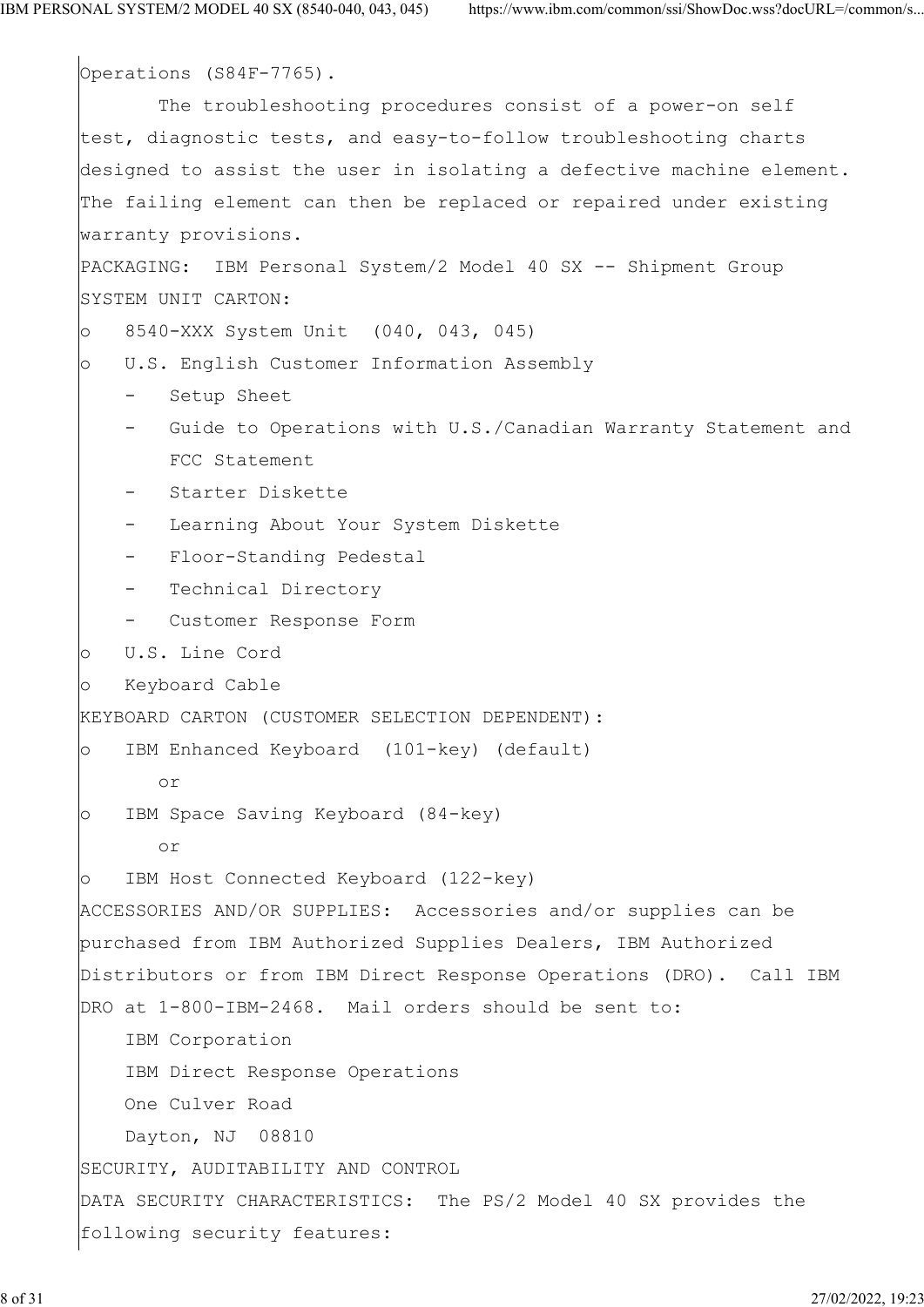o All covers lockable

o Protected air vents

o All internal I/O devices locked within the covers

o Set and change the power-on password

o Bolt down anchoring ports

o A utility to allow the user to select the IPL device.

 User management is responsible for evaluation, selection and implementation of security features, administrative procedures and appropriate controls in application systems and communications facilities.

TERMS AND CONDITIONS

VOLUME DISCOUNT: Volume purchasing is available under the Volume Discounts section of the IBM Customer Agreement (ICA).

 The 8540 is included in Category A Discount Group 1 of the Volume Discount Exhibit -- Workstations and Related I/O (WKSN). NOTE: The 8540 may not be offered for a discount greater than 27%.

 For further information regarding volume orders, contact your IBM marketing representative.

EPC/EOC: The 8540 is available for ordering through the IBM Education Order Center.

IBM CREDIT CORPORATION FINANCING: Term leases and installment payment plans are available for commercial and state and local government customers.

CUSTOMER FULFILLMENT OPTION APPLIES: Yes.

WARRANTY PERIOD: One year (system and options and features).

WARRANTY SERVICE: Customer Carry-In Repair (CCR).

ALTERNATIVE SERVICE: IBM On-Site Repair (IOR).

IBM MAINTENANCE SERVICE: IOR.

IBM HOURLY SERVICE RATE CLASSIFICATION: One.

 IBM Warranty Service, Maintenance Service or IBM Hourly Service may be obtained by calling 1-800-IBM-SERV (426-7378). IBM Hourly Service is available at the applicable rate and terms, including element exchange price if applicable. VOLUME MAINTENANCE OPTION: The 8540 is an eligible machine and a qualifying machine for the Volume Maintenance Option of the ICA. A revised exhibit will be available at a later date. MID-RANGE SYSTEM OPTION: The 8540 is an eligible machine for the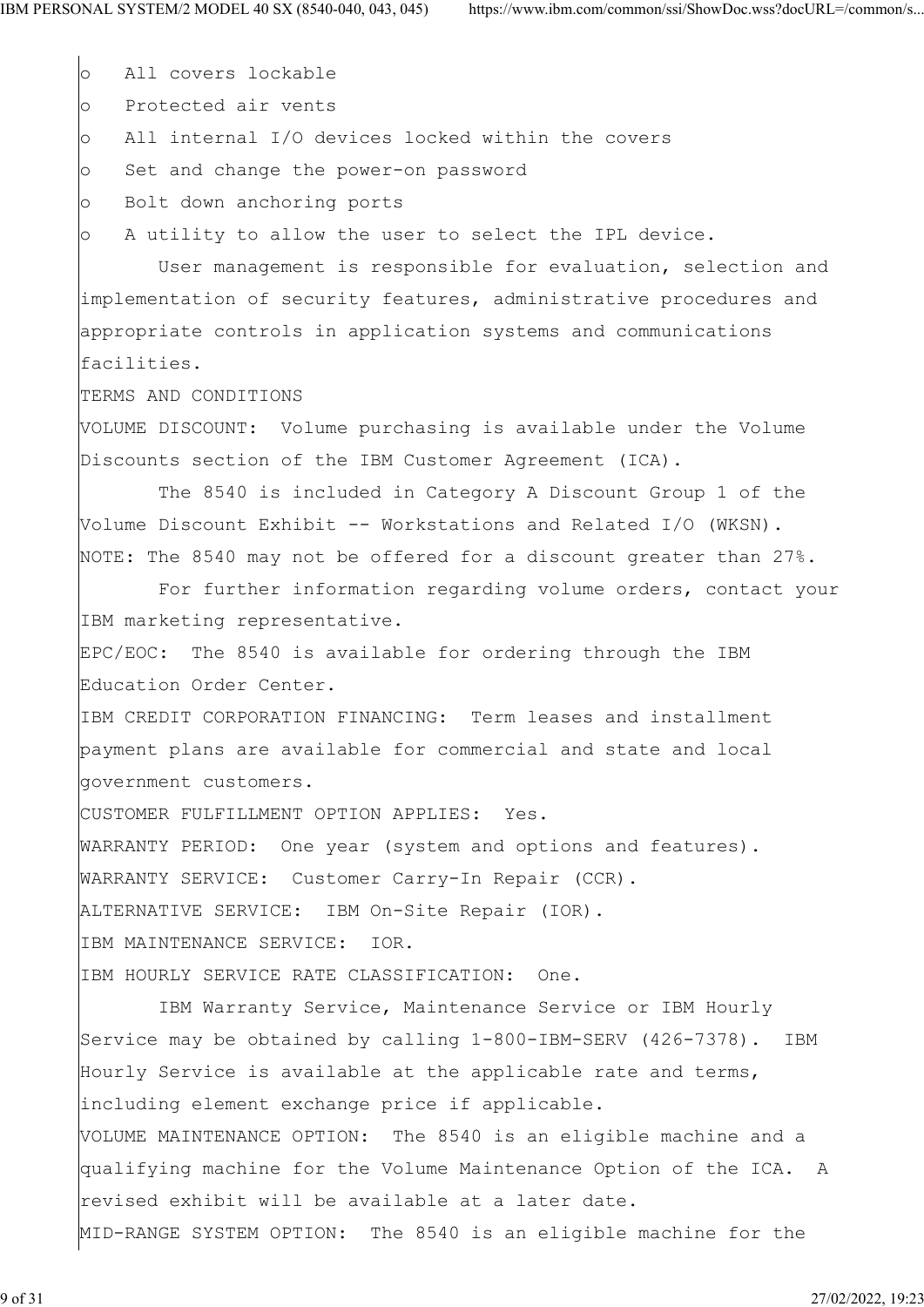Mid-Range System Option to the ICA. ELIGIBLE DISCOUNT TYPE THREE-YEAR FIVE-YEAR FIVE-YEAR 8540 17% 22% CORPORATE SERVICE OPTION: The 8540 is an eligible machine for the Corporate Service Option of the ICA. A revised exhibit will be available at a later date. ELIGIBLE DISCOUNT THREE-YEAR FIVE-YEAR FIVE-YEAR Network 25% 30% System  $17\%$  22% EXTENDED MAINTENANCE OPTION: The 8540 is an eligible machine for the Extended Maintenance Option to the ICA. A revised exhibit will be available at a later date. CENTRAL FACILITY MAINTENANCE SERVICE: The 8540 is an eligible machine for the Central Facility Maintenance Service Option of the ICA. A revised exhibit will be available at a later date. A minimum of six machines is required to be at the central facility before requesting maintenance service. The Additional Maintenance Charge Factor is currently 0.5 hours. The terms and conditions are stated in the Attachment for Central Facility Maintenance Service Option. PRODUCT AVAILABILITY STATUS: New product available. CUSTOMER SETUP: Yes. LICENSED INTERNAL CODE: No. IBM EDUCATION ORDER CENTER: The 8540 is available for ordering through the IBM Education Order Center. Availability through the Education Order Center may not coincide with the product availability dates in other sections of this announcement. The IBM Education Order Center is the order processing location for selected personal computers and related hardware and software for eligible education end users. Eligible end users are defined as faculty and staff members of qualified kindergarten through twelfth grade educational institutions and students, faculty and staff members of higher educational institutions that have an Education Product Coordinator. NATIONAL EDUCATION PRICE (NEP): A National Education Price is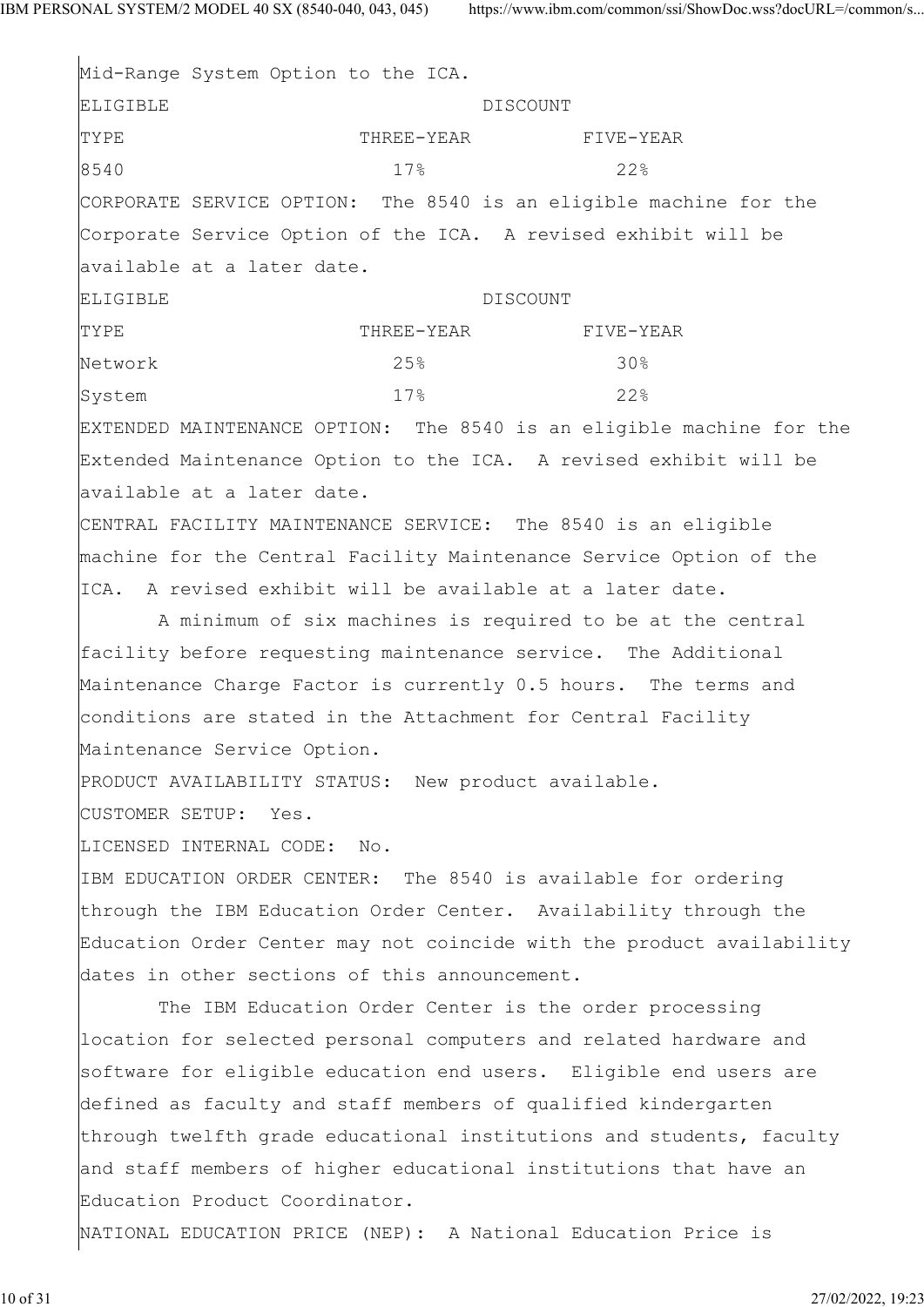available under the terms and conditions of the National Education Price Exhibit. The NEP price for the 8540, which represents a 36% discount from the single unit purchase price, is not subject to any further discount or allowance. The 8540 included in the National Education Price Exhibit. CHARGES PRODUCT CHARGES MODEL/ MACHINE FEATURE PART PURCHASE |<br>|DESCRIPTION TYPE NUMBER NUMBER PRICE 8540 SX 8540 040 8540040 \$ 2,395 8540 SX 8540 043 8540043 2,925 8540 SX 8540 045 8540045 3,195 40MB Fixed Disk Drive 1073 6451073 700 80MB Fixed Disk Drive 1074 6451074 1,060 8MB SIMM (70ns) 5116 6450130 2,195 8MB SIMM (80ns) 1401 6450129 1,995 PUBLICATION CHARGES ORDER TITLE TITLE SERVICES AND THE SERVICE SERVICES AND SERVICE SERVICES AND SERVICE SERVICES AND SERVICE SERVICES A Guide to Operations  $S84F-7765$  \$  $45.50$ Hardware Maintenance Library S85F-1645 14.75 Technical Reference Manual 385F-1646 176.00 ALTERNATIVE AND MAINTENANCE SERVICE CHARGES ALTERNATIVE SERVICE CHARGES: IBM ON-SITE REPAIR (IOR)  $$ 40$ ANNUAL MINIMUM MAINTENANCE CHARGES: IBM CENTRAL FACILITY ON-SITE MAINTENANCE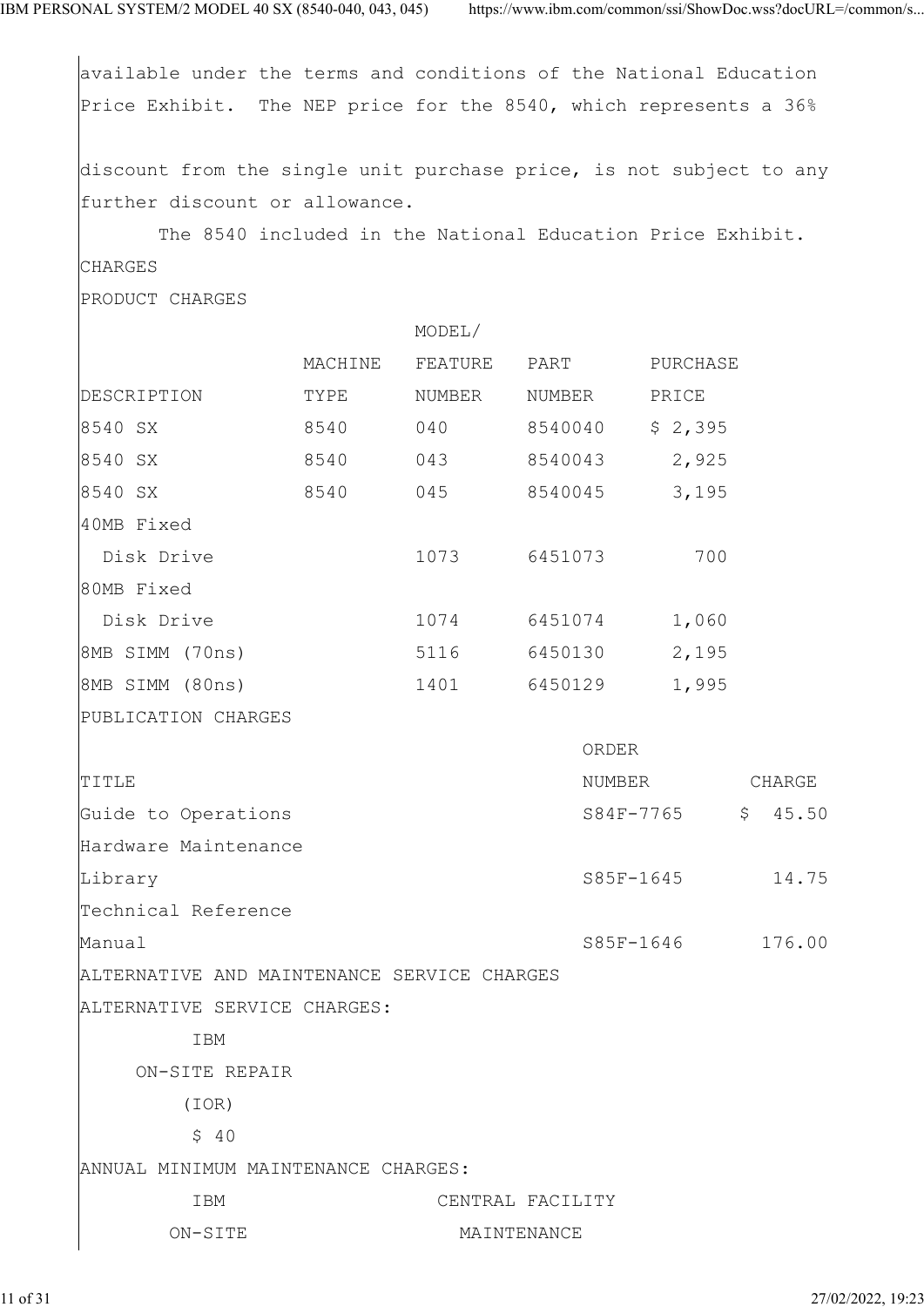| SERVICE | REPAIR |
|---------|--------|
| (CFMS)  | (IOR)  |
| \$380   | \$400  |

### LIST OF SUPPORTED PRODUCTS

| PERSONAL SYSTEM/2 MODEL 40 SX (8540-040, 043 AND 045)                |              |               |
|----------------------------------------------------------------------|--------------|---------------|
| The Personal System/2 (R) (PS/2 $(R)$ ) Model 40 SX is designed      |              |               |
| to maintain compatibility with the following products. (Refer to the |              |               |
| Sales Manual for updates, or contact your IBM representative.)       |              |               |
| HARDWARE SUPPORTED                                                   |              |               |
| The user should ensure that the total power required to support      |              |               |
| desired system configuration is within the power provided by the IBM |              |               |
| Personal System/2 (R) (PS/2 (R)) Model 40 SX system.                 |              |               |
|                                                                      | FEATURE PART |               |
| DESCRIPTION                                                          |              | NUMBER NUMBER |
| SYSTEM BOARD MEMORY                                                  |              |               |
| IBM Personal System/2 8MB Memory Module Kit-80ns                     | 1401         | 6450129       |
| IBM Personal System/2 4MB Memory Module Kit-80ns                     | 3933         | 87F9977       |
| IBM Personal System/2 1MB Memory Module Kit-85ns                     | 5212         | 6450603       |
| IBM Personal System/2 2MB Memory Module Kit-85ns                     | 5213         | 6450604       |
| IBM Personal System/2 2MB Memory Module Kit-80ns                     | 5214         | 6450608       |
| IBM Personal System/2 2MB Memory Module Kit-70ns                     | 0129         | 6450902       |
| IBM Personal System/2 4MB Memory Module Kit-70ns                     | 0128         | 6450128       |
| IBM Personal System/2 8MB Memory Module Kit-70ns                     | 5116         | 6450130       |
| COMMUNICATIONS/CONNECTIVITY                                          |              |               |
| Serial/Parallel Adapter                                              | 0215         | 6450215       |
| IBM SDLC Communications Adapter                                      | 1205         | 1501205       |
| IBM PC Network Adapter II                                            | 1220         | 1501220       |
| IBM PC Network Baseband Adapter                                      | 1221         | 1501221       |
| IBM Enhanced 5250 Display Station Emulation                          |              |               |
| Adapter Kit, Version 2.2                                             | 2911         | 30F5383       |
| IBM Enhanced 5250 Emulation Adapter and                              |              |               |
| Cable Kit                                                            | 5622         | 30F5622       |
| System/370 (TM) Channel Emulator Card                                | 3200         | 6193413       |
| IBM 3278/3279 Emulation Adapter                                      | 5050         | 53F6425       |
| IBM Realtime Interface Co-Processor (128KB)                          | 6165         | 85X2710       |
| IBM Realtime Interface Co-Processor (512KB)                          | 6166         | 85X2706       |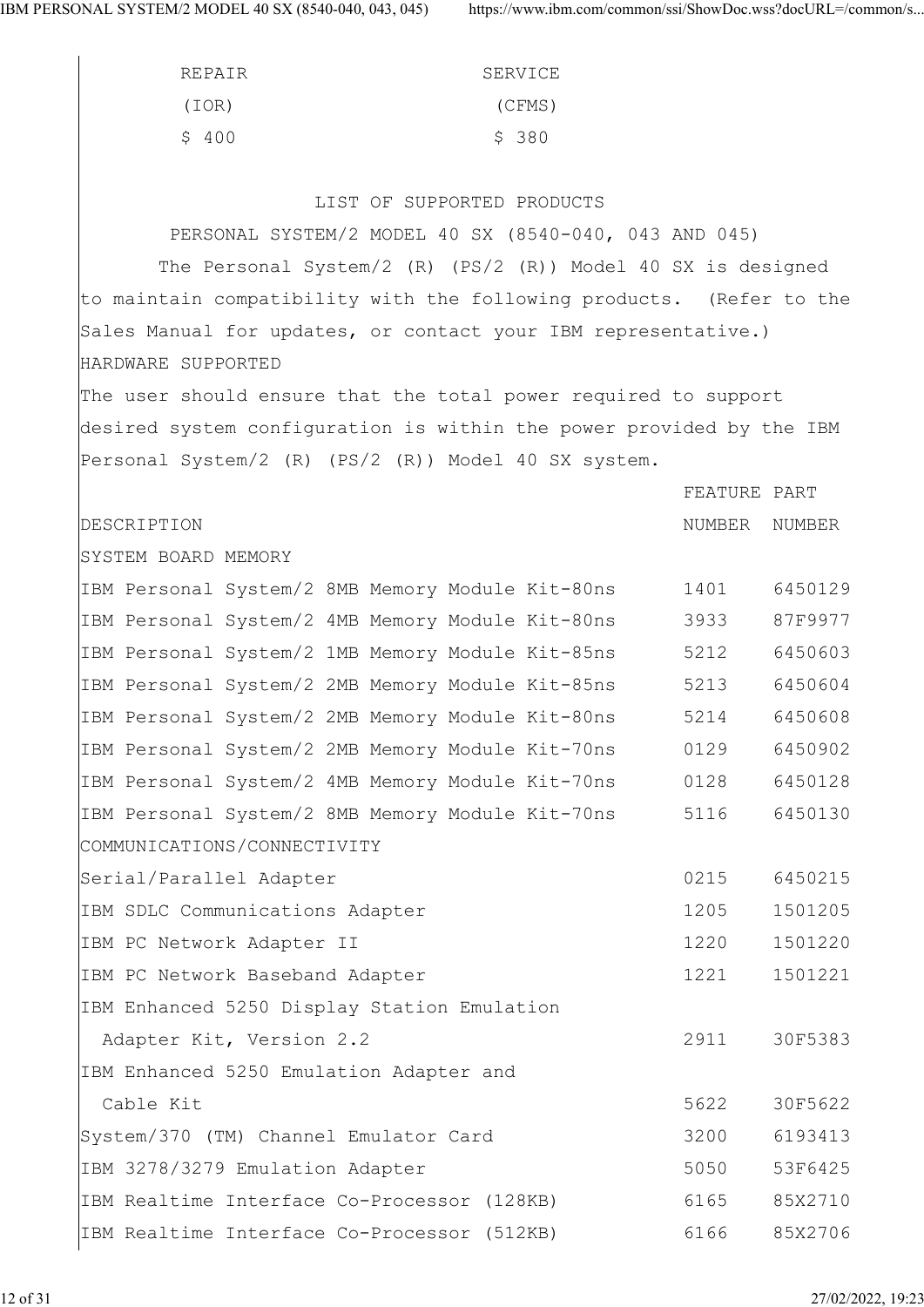| IBM Realtime Interface Co-Processor            |              |         |
|------------------------------------------------|--------------|---------|
| Multiport (128KB)                              | 6241         | 00F5527 |
| IBM Realtime Interface Co-Processor            |              |         |
| Multiport, Model 2 (1MB)                       | 6590         | 33F8791 |
| IBM Realtime Interface Co-Processor RS-232C    |              |         |
| Interface Board                                | 6051         | 60X8738 |
| IBM Realtime Interface Co-Processor CCITT V.35 |              |         |
| Interface Board                                | 6053         | 67X1256 |
| IBM Realtime Interface Co-Processor RS-422A    |              |         |
| Interface Board                                | 6064         | 67X1255 |
| IBM Realtime Interface Co-Processor 20 MA      |              |         |
| Current Loop Interface Board                   | 6066         | 67X1257 |
| IBM Realtime Interface Co-Processor 128KB      |              |         |
| Memory Expansion                               | 6055         | 60X8199 |
| IBM Realtime Interface Co-Processor 512KB      |              |         |
| Memory Expansion                               | 6161         | 76X1019 |
| IBM Realtime Interface Co-Processor Multiport  |              |         |
| 512K Memory Expansion                          | 6242         | 00F5529 |
| IBM Realtime Interface Co-Processor Multiport  |              |         |
| Four Port RS-422 Addition                      | 6243         | 09F1989 |
| IBM Realtime Interface Co-Processor Multiport  |              |         |
| Four Port RS-232 Addition                      | 6245         | 00F5530 |
| IBM Realtime Interface Co-Processor Surge      |              |         |
| Protection Adapter                             | 6361         | 53F2625 |
| IBM Realtime Interface Co-Processor 8-Port     |              |         |
| RS-232 Interface Board/A                       | 6362         | 53F2610 |
| IBM Realtime Interface Co-Processor 8-Port     |              |         |
| RS-422 Interface Board/A                       | 6363         | 53F2613 |
| IBM Realtime Interface Co-Processor Selectable |              |         |
| Interface Board/A                              | 6365         | 53F2616 |
| IBM Realtime Interface Co-Processor 8-Port     |              |         |
| RS-232 Interface Board/A HML                   | 6206         | 33F5338 |
|                                                | FEATURE PART |         |
| DESCRIPTION                                    | NUMBER       | NUMBER  |
| IBM Realtime Interface Co-Processor 8-Port     |              |         |
| RS-422 Interface Board/A HML                   | 6207         | 33F5339 |
| IBM Realtime Interface Co-Processor Selectable |              |         |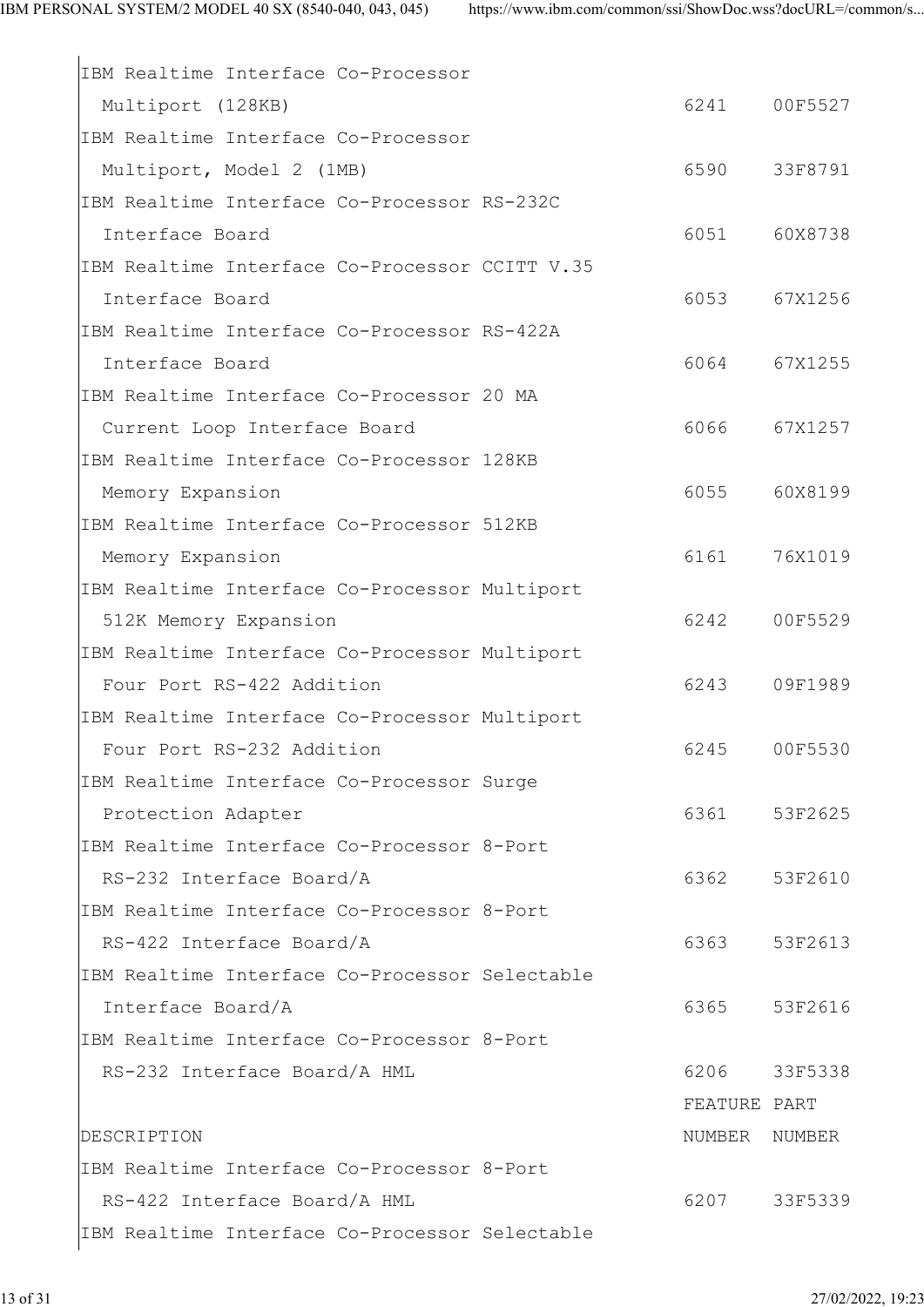| Interface Board/A HML                               | 6208 | 33F5340 |
|-----------------------------------------------------|------|---------|
| IBM Token Ring Network 16/4 Adapter                 | 7367 | 25F7367 |
| IBM Token Ring Network PC Adapter II                | 9858 | 25F9858 |
| IBM PC 5178-001 Network Translator Unit             |      |         |
| IBM PC 5841-001 1200 Baud Modem (external)          |      |         |
| IBM PC 5853-001 2400 Baud Modem (external)          |      |         |
| IBM PC 8228-001 Token-Ring Network Multi-Station    |      |         |
| Access Unit                                         |      |         |
| CABLES                                              |      |         |
| IBM Serial Adapter Cable                            | 0217 | 6450217 |
| IBM PC Network Base Expander                        | 0230 | 6450230 |
| IBM PC Network Short Distance Kit                   | 0231 | 6450231 |
| IBM PC Network Medium Distance Kit                  | 0232 | 6450232 |
| IBM PC Network Long Distance Kit                    | 0233 | 6450233 |
| IBM PC Network 25-Foot Cabling Segment              | 0234 | 6450234 |
| IBM PC Network 50-Foot Cabling Segment              | 0235 | 6450235 |
| IBM PC Network 100-Foot Cabling Segment             | 0236 | 6450236 |
| IBM PC Network 200-Foot Cabling Segment             | 0237 | 6450237 |
| IBM Serial Adapter Connector                        | 0242 | 6450242 |
| IBM Communications Adapter Cable                    | 2067 | 1502067 |
| IBM Enhanced 5250 Display Station Emulation         |      |         |
| Integrated Cable Assembly                           | 2877 | 6403635 |
| IBM Printer Adapter Cable                           | 5612 | 1525612 |
| IBM Token-Ring PC Adapter Cable                     | 3390 | 6339098 |
| IBM Realtime Interface Co-Processor RS-232C         |      |         |
| Direct Attach Interface Cable                       | 6056 | 67X1244 |
| PS/2 5.25-Inch External Diskette                    |      |         |
| Drive Adapter Cable                                 | 1124 | 6451124 |
| IBM Realtime Interface Co-Processor RS-232C         |      |         |
| Modem Attach Interface Cable                        | 6057 | 67X1246 |
| IBM Realtime Interface Co-Processor CCITT           |      |         |
| V.35 Interface Cable                                | 6061 | 67X1248 |
| IBM Realtime Interface Co-Processor Multiport       |      |         |
| Interface Cable                                     | 6246 | 00F5531 |
| IBM Realtime Interface Co-Processor Portmaster (TM) |      |         |
| 8-Port Cable                                        | 6366 | 53F2619 |
| IBM Realtime Interface Co-Processor Selectable      |      |         |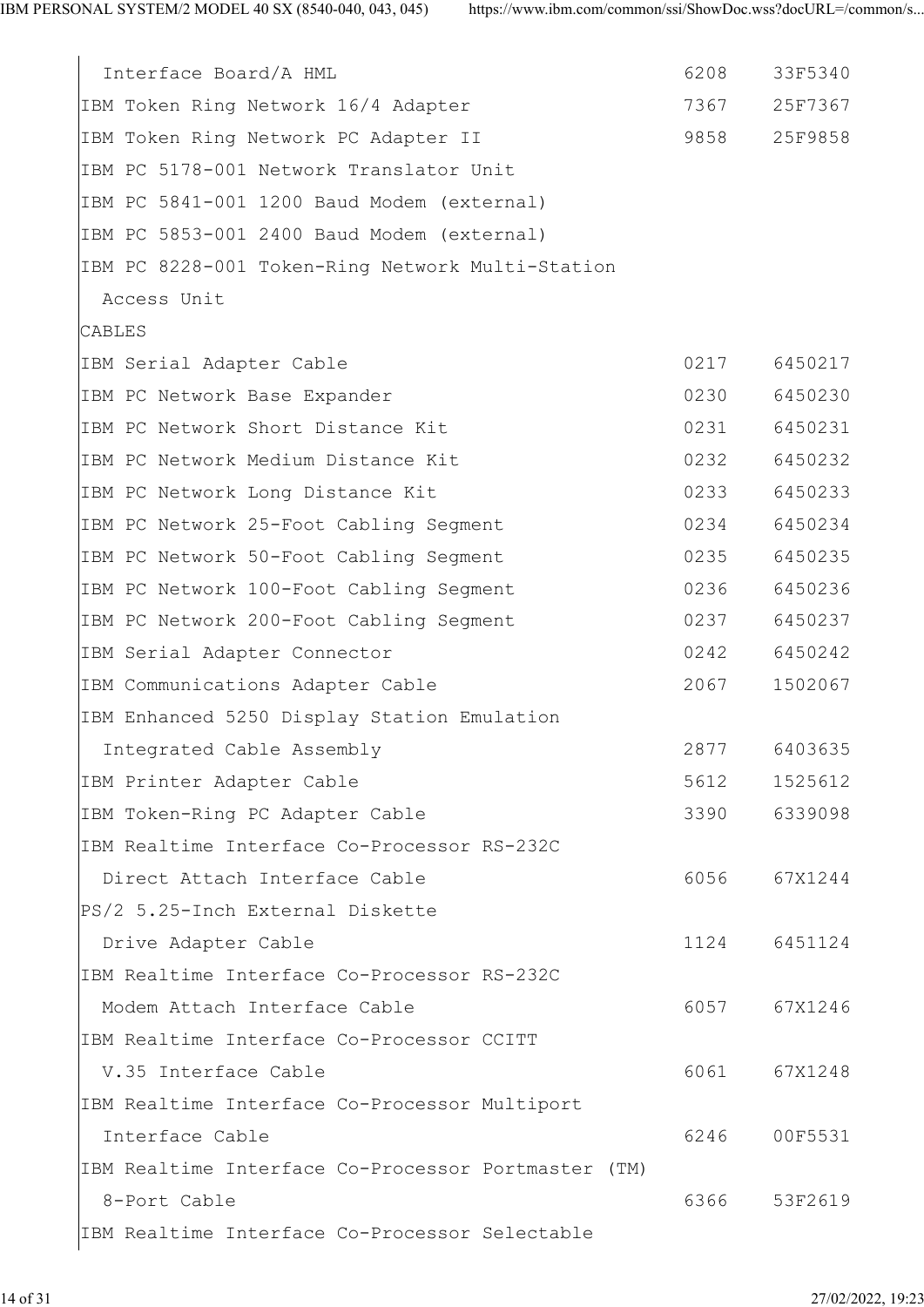Cable 6367 53F2622 IBM Realtime Interface Co-Processor X.21 Cable 6717 57F2746 IBM Realtime Interface Co-Processor V.35 Cable 6718 57F2748 DASD IBM Personal System/2 40MB Fixed Disk Drive I 1073 6451073 IBM Personal System/2 80MB Fixed Disk Drive I 1074 6451074 IBM Personal System/2 1.2MB 5.25-Inch Slim High Internal Diskette Drive 1066 6451066 IBM Personal System/2 1.44MB 3.5-Inch Slim High Diskette Drive 1986 and 1987 and 1988 and 1988 and 1988 and 1988 and 1988 and 1988 and 1988 and 1988 and 1988 and 1988 and 1988 and 1988 and 1988 and 1988 and 1988 and 1988 and 1988 and 1988 and 1988 and 1988 and 1988 and IBM Personal System/2 2.88MB 3.5-Inch Slim High Diskette Drive 1106 6451106 IBM Personal System/2 4869-001 5.25-Inch 360KB External Diskette Drive \* Installation of the IBM PS/2 External 5.25-Inch External Diskette Drive requires all of the following: -- External 5.25-inch Diskette Drive 4869-001 -- 5.25-inch Diskette Drive Adapter Card (6450244, #8750) -- 5.25-inch External Diskette Drive Adapter Cable (#1124, 6451124). DISPLAYS IBM Personal System/2 8503 Monochrome Display IBM Personal System/2 8504 Monochrome Display IBM Personal System/2 8516 Touch Display IBM Personal System/2 8507 Monochrome Display IBM Personal System/2 8512 Color Display IBM Personal System/2 8513 Color Display IBM Personal System/2 8514 Color Display IBM Personal System/2 8515 Color Display PRINTERS IBM PagePrinter 3812-001 IBM PagePrinter 3816-001 IBM LaserPrinter 4019-001 IBM LaserPrinter 4019-E01 ExecJet (TM) 4072 Printer Proprinter (R) II 4201-002 IBM Proprinter III 4201-003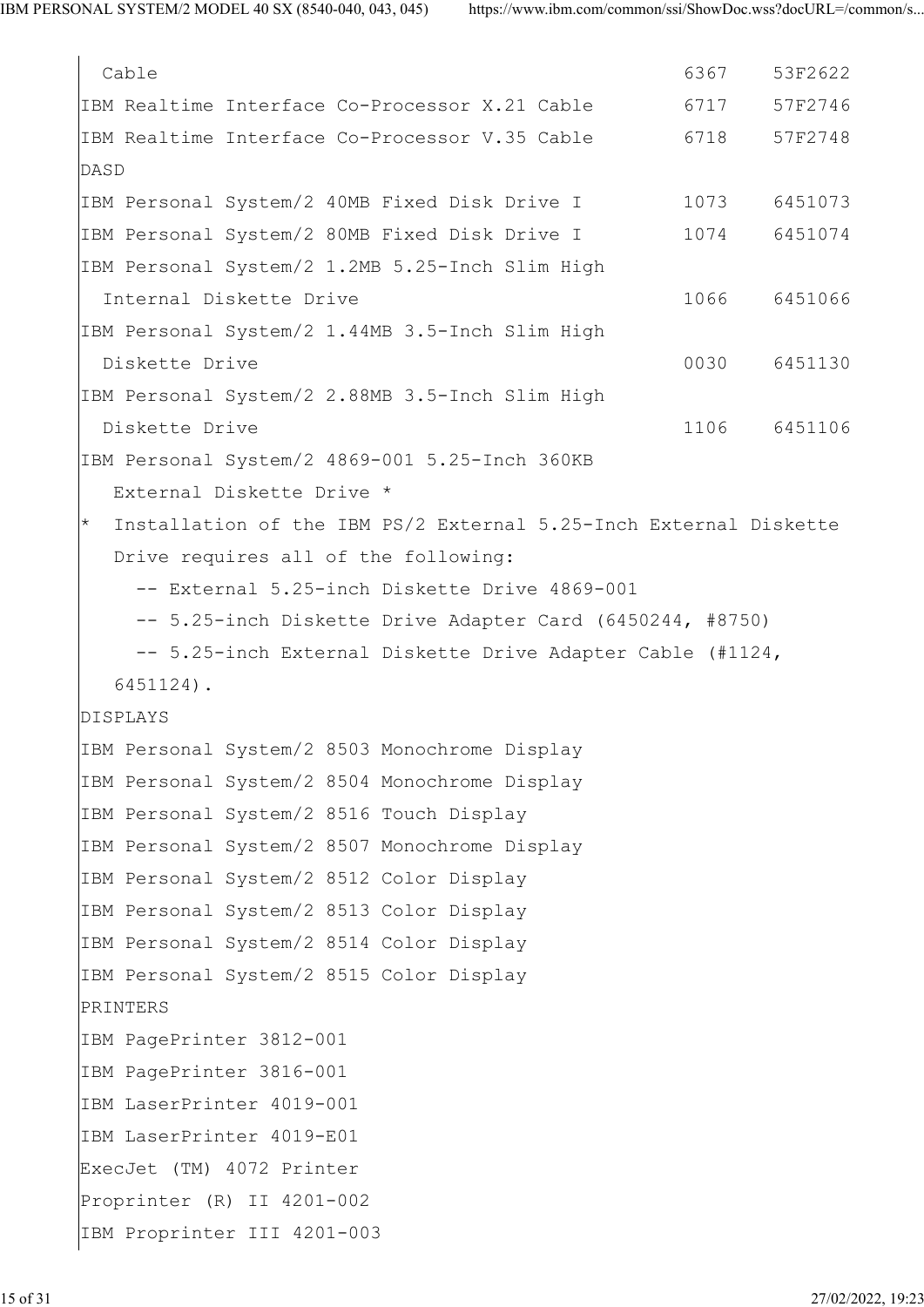IBM Proprinter XL 4202-001 IBM Proprinter II XL 4202-002 IBM Proprinter III XL 4202-003 IBM Proprinter X24E 4207-002 IBM Proprinter XL24E 4208-002 IBM Proprinter 24P 4212-001 IBM Personal PagePrinter 4216-031 Quietwriter (R) 5201-001 IBM Quietwriter 5201-002 IBM Quietwriter III 5202-001 Quickwriter (R) 5204-001 PS/1 (TM) Printer PLOTTERS/SCANNERS IBM 6180 Color Plotter IBM 6182 Auto Sheet Feed Plotter IBM 6184 Color Plotter IBM 6185 Color Plotter IBM 6186 Color Plotter IBM 6187 Color Plotter IBM 7372 Color Plotter IBM 3118 Scanner FEATURE PART DESCRIPTION NUMBER NUMBER NUMBER NUMBER TAPE **TAPE** IBM Personal System/2 120MB Internal Tape Backup Unit 30F5279 30F5279 IBM Personal System/2 Internal Tape Backup Installation Kit C (required to 2992 87F9826 install #5279 and Internal Tape Convenience Kits in Model 40 SX) OTHER DEVICES IBM Personal System/2 Mouse 8770 6450350 ADCM 42201 97D1108 ROLMphone 244PC 46900C 21A1482 ROLMphone 120/DCM 61300 84C9201 ROLMphone 240/DCM 62300A 79X0405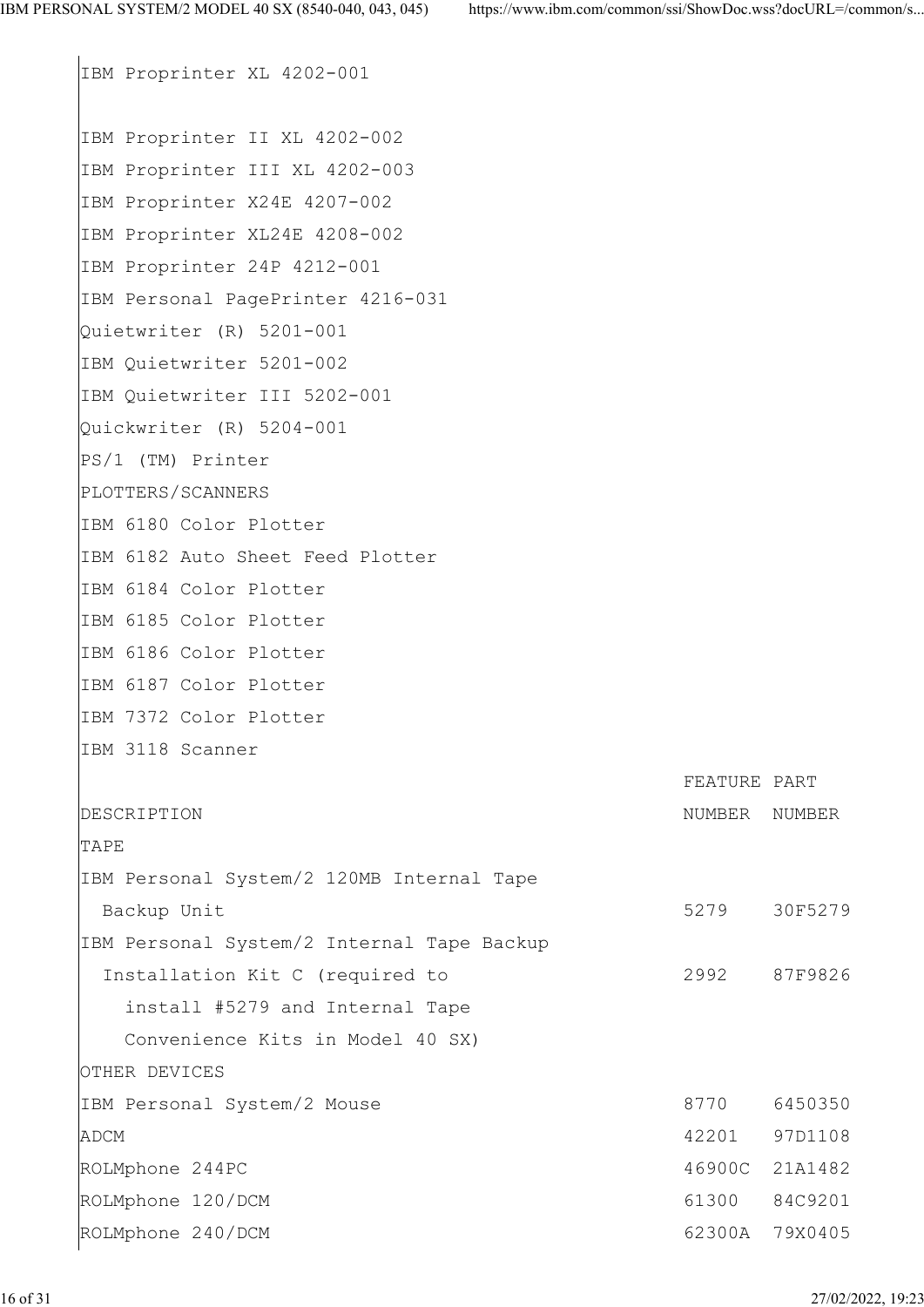| ROLMphone 240E/DCM                                                |         |                    | 62380        | 21A1312        |
|-------------------------------------------------------------------|---------|--------------------|--------------|----------------|
| ROLMphone 400/DCM                                                 |         |                    |              | 63400A 79X0408 |
| M-Audio Capture and Playback Adapter                              |         |                    | 3908         | 87F9908        |
| Game Control Adapter                                              |         |                    | 1300         | 1501300        |
|                                                                   |         |                    | FEATURE PART |                |
| DESCRIPTION                                                       |         |                    | NUMBER       | NUMBER         |
| IBM Personal System/2 5.25-Inch External                          |         |                    |              |                |
| Diskette Drive Adapter                                            |         |                    | 8750         | 6450244        |
| Data Migration Facility                                           |         |                    | 5003         | 1501224        |
| High Speed Adapter                                                |         |                    | 4920         | 65X2016        |
| SPECIAL NEEDS PRODUCTS (NO FEATURE NUMBERS -- TELEMARKETING ONLY) |         |                    |              |                |
| Screen Reader (TM)                                                |         |                    |              | 6450616        |
| IBM Screen Reader Braille Publication                             |         |                    |              | 6024937        |
| SpeechViewer (TM) Hardware Option                                 |         |                    |              | 6450611        |
| IBM SpeechViewer Convenience Kit                                  |         |                    |              | 6450610        |
| IBM SpeechViewer Application Software                             |         |                    |              | 6280310        |
| IBM PhoneCommunicator Hardware Option                             |         |                    |              | 6450619        |
| IBM PhoneCommunicator Convenience Kit                             |         |                    |              | 6450618        |
| IBM PhoneCommunicator Application Software                        |         |                    |              | 57F1954        |
| IBM PhoneCommunicator Reference Card                              |         |                    |              | 57F2003        |
| IBM SOFTWARE COMPATIBILITY FOR THE                                |         |                    |              |                |
| IBM PERSONAL SYSTEM/2 MODEL 40 SX (040, 043 AND 045)              |         |                    |              |                |
| EDUCATION PRODUCTS                                                | VERSION | 3.5-INCH 5.25-INCH |              |                |
| Bouncy Bee                                                        |         |                    |              |                |
| Learns Letters (1)                                                | 1.01    | 6024511            |              |                |
| Bouncy Bee                                                        |         |                    |              |                |
| Learns Words (1)                                                  | 1.01    | 6024510            |              |                |
| Missing Letters                                                   | 1.01    | 6024507            |              |                |
| Primary Editor $(1)$ , $(2)$ , $(3)$                              | 1.01    | 6024767            |              |                |
| Primary Editor Plus $(1)$ , $(2)$ , $(4)$                         | 1.00    | 6024770            |              |                |
| Private Tutor                                                     | 2.01    | 6024508            |              |                |
| Adventures in Math                                                | 1.00    |                    | 6024112      |                |
| Get Set for Writing                                               |         |                    |              |                |
| to Read (1), (5)                                                  | 1.01    |                    | 6024468      |                |
| IBM Classroom LAN                                                 |         |                    |              |                |
| Administration                                                    |         |                    |              |                |
| System                                                            | 1.30    |                    | 64F1441      |                |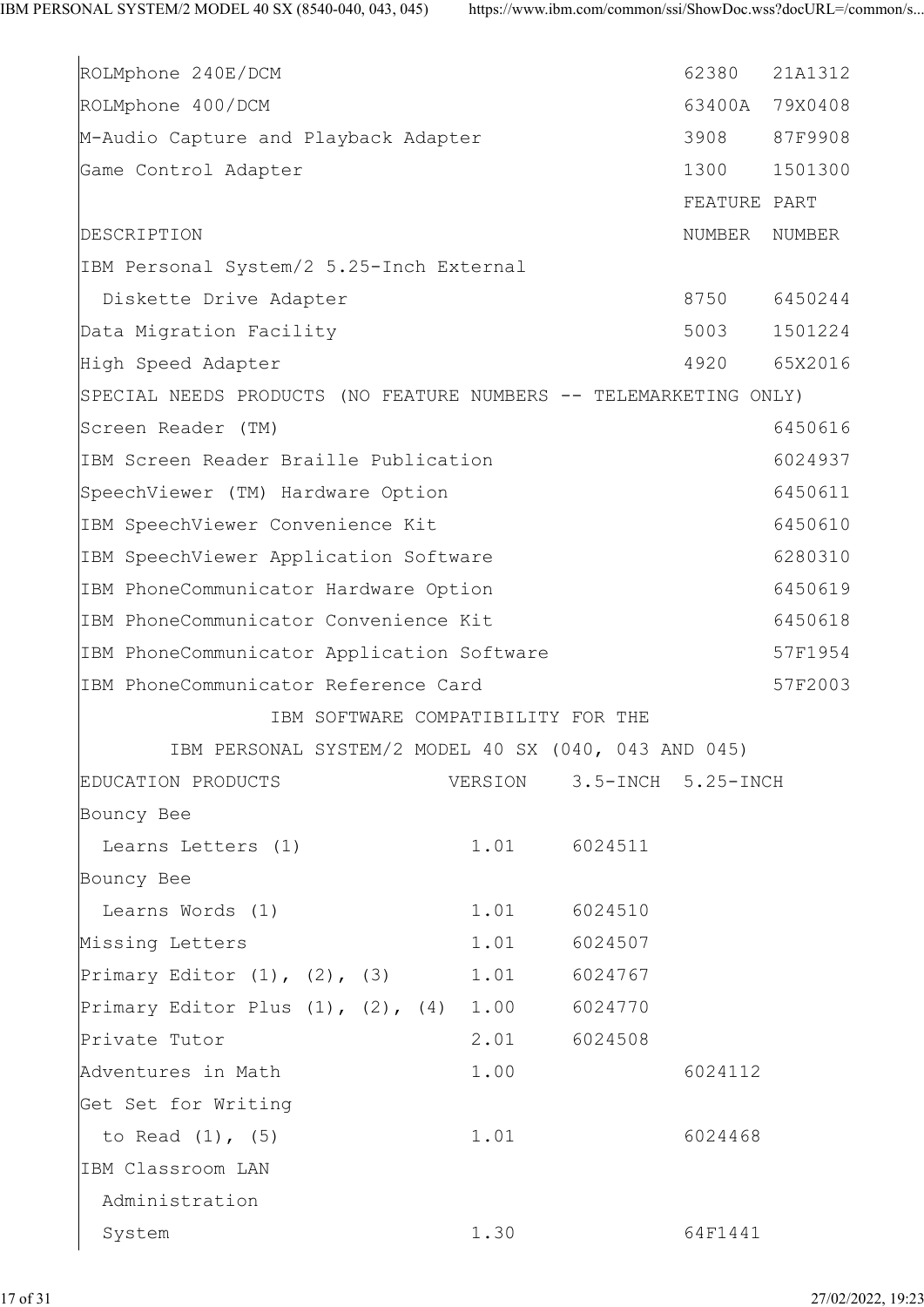| IBM Classroom Network     |      |         |  |
|---------------------------|------|---------|--|
| Assistant                 | 1.00 | 6024867 |  |
| Listen to Learn (1)       | 1.01 | 6024506 |  |
| PRIVATE TUTOR COURSES     |      |         |  |
| Capitalization Skills     | 1.00 | 6024085 |  |
| Language Skills           | 1.00 | 6024084 |  |
| Punctuation Skills        | 1.00 | 6024083 |  |
| Reading                   |      |         |  |
| Comprehension Skills      | 1.00 | 6024325 |  |
| Spelling Skills           | 1.00 | 6024086 |  |
| Vocabulary                |      |         |  |
| Building Skills           | 1.00 | 6024326 |  |
| Word Knowledge Skills     | 1.00 | 6024327 |  |
| Basic Number Concepts     | 1.00 | 6024297 |  |
| Math Computation Skills   | 1.00 | 6024305 |  |
| Preparing for Geometry    |      |         |  |
| and Algebra               | 1.00 | 6024307 |  |
| Solving Math              |      |         |  |
| Word Problems             | 1.00 | 6024308 |  |
| Learning to Program       |      |         |  |
| in Basic                  | 1.00 | 6024081 |  |
| Learning DOS              | 1.00 | 6024063 |  |
| Computers and             |      |         |  |
| Communications            | 1.00 | 6024069 |  |
| BASIC SKILLS SERIES       |      |         |  |
| IBM Math Exploration      |      |         |  |
| Toolkit                   | 1.00 | 6024774 |  |
| Algebra One: Part One     | 1.00 | 6024775 |  |
| Algebra One: Part Two     | 1.00 | 6024776 |  |
| Algebra Two: Part One     | 1.00 | 6024777 |  |
| Algebra Two: Part Two     | 1.00 | 6024778 |  |
| Geometry One: Foundations | 1.01 | 6024707 |  |
| Geometry Two: Proofs      |      |         |  |
| and Extensions            | 1.01 | 6024728 |  |
| Math Concepts: Level P    | 1.01 | 6024721 |  |
| Math Concepts: Level I    | 1.01 | 6024722 |  |
| Math Concepts: Level II   | 1.01 | 6024723 |  |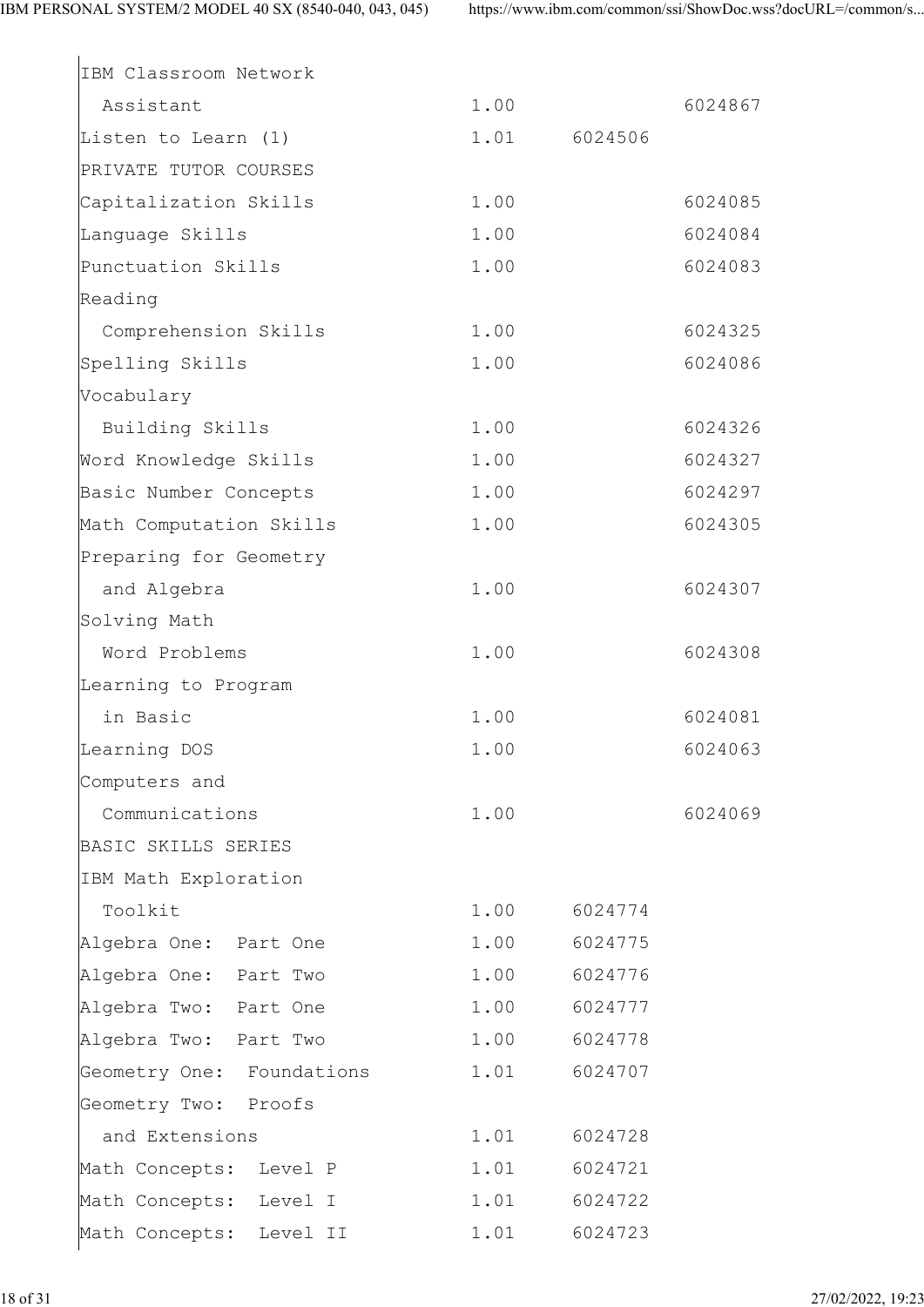| Math Concepts: Level III            | 1.01 | 6024724                    |  |
|-------------------------------------|------|----------------------------|--|
| Math Concepts: Level IV             |      | 1.01 6024716               |  |
| Math Practice: Level I 1.01 6024663 |      |                            |  |
| Math Practice: Level II             |      | 1.01 6024664               |  |
| Math Practice: Level III            |      | 1.01 1024665               |  |
| Math Practice: Level IV             |      | 1.01 6024666               |  |
| Combining Sentences:                |      |                            |  |
| Level II                            |      | 1.01 6024689               |  |
| Combining Sentences:                |      |                            |  |
| Level III                           |      | 1.01 6024690               |  |
| EDUCATION PRODUCTS                  |      | VERSION 3.5-INCH 5.25-INCH |  |
| Combining Sentences:                |      |                            |  |
| Level IV                            |      | 1.01 6024691               |  |
| Parts of Speech:                    |      |                            |  |
| Level II                            |      | 1.01 6024679               |  |
| Parts of Speech:                    |      |                            |  |
| Level III                           |      | 1.01 6024680               |  |
| Punctuation: Level II               |      | 1.01 6024695               |  |
| Punctuation: Level III              |      | 1.01 6024696               |  |
| Punctuation: Level IV               | 1.01 | 6024697                    |  |
| Reading for Information:            |      |                            |  |
| Level II                            |      | 1.01 6024683               |  |
| Reading for Information:            |      |                            |  |
| Level III                           | 1.01 | 6024684                    |  |
| Reading for Information:            |      |                            |  |
| Level IV                            | 1.01 | 6024685                    |  |
| Reading for Meaning:                |      |                            |  |
| Level I                             | 1.01 | 6024671                    |  |
| Reading for Meaning:                |      |                            |  |
| Level II                            | 1.01 | 6024672                    |  |
| Reading for Meaning:                |      |                            |  |
| Level III                           | 1.01 | 6024673                    |  |
| Reading for Meaning:                |      |                            |  |
| Level IV                            | 1.01 | 6024674                    |  |
| Reading for Meaning:                |      |                            |  |
| Level II                            | 2.00 | 57F1993                    |  |
| Reading for Meaning:                |      |                            |  |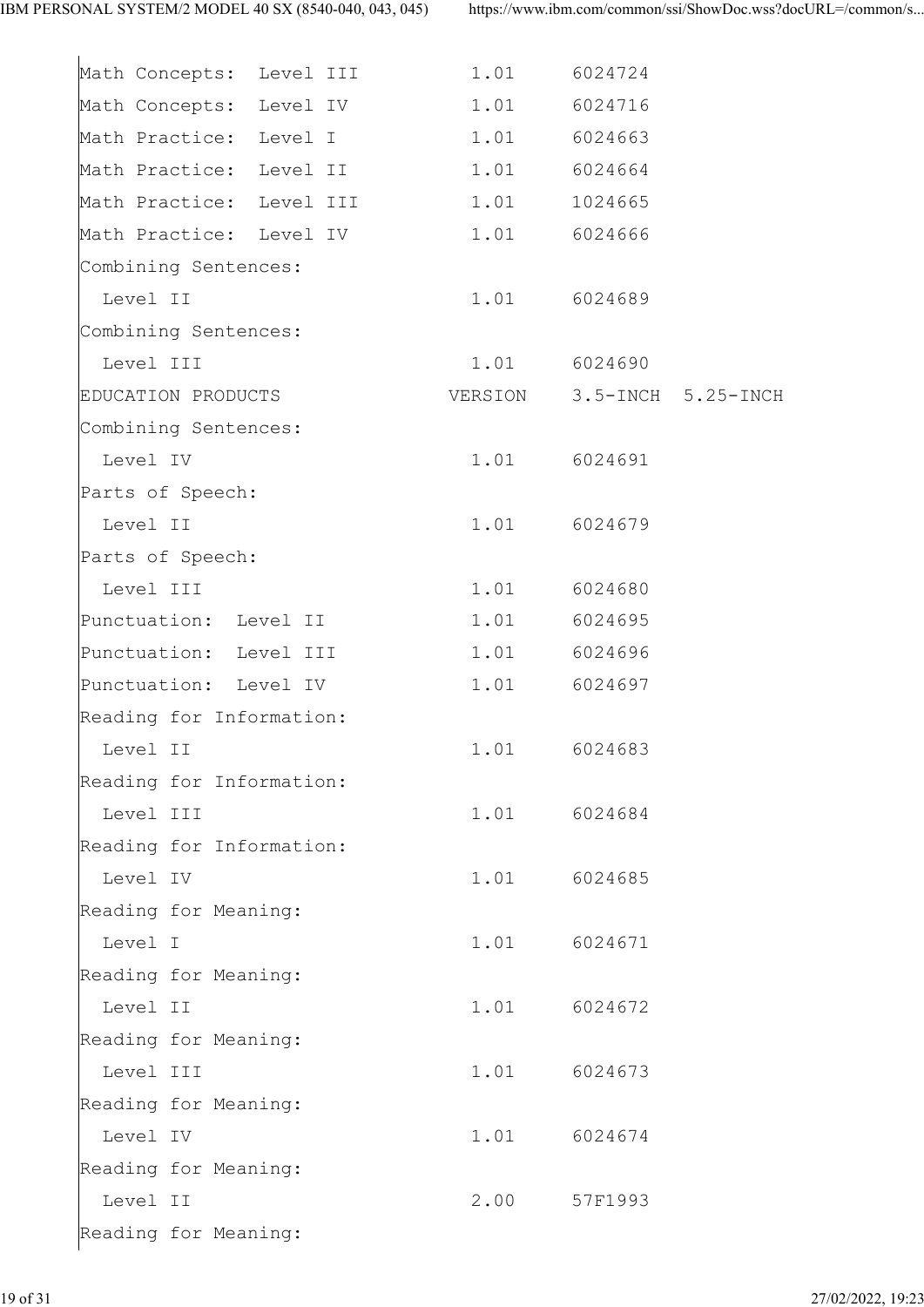| Level III                                        | 2.00 | 57F1996 |         |  |
|--------------------------------------------------|------|---------|---------|--|
| Reading for Meaning:                             |      |         |         |  |
| Level IV                                         | 2.00 | 57F1999 |         |  |
| Spelling: Level I                                | 1.10 | 6024972 |         |  |
| Spelling: Level I                                | 1.01 | 6024720 |         |  |
| Spelling: Level II                               | 1.01 | 6024708 |         |  |
| Spelling: Level II                               | 1.10 | 6024974 |         |  |
| Spelling: Level III                              | 1.01 | 6024709 |         |  |
| Spelling: Level III                              | 1.10 | 6024977 |         |  |
| Touch Typing for                                 |      |         |         |  |
| Beginners                                        | 1.01 | 6024698 |         |  |
| Vocabulary: Level II                             | 1.01 | 6024701 |         |  |
| Vocabulary: Level III                            | 1.01 | 6024702 |         |  |
| Vocabulary: Level IV                             | 1.01 | 6024703 |         |  |
| Teacher's Quiz Designer                          | 1.01 | 6024509 |         |  |
| Writing to Read (R)                              |      |         |         |  |
| Program Kit $(1)$ , $(5)$                        | 3.00 | 6024513 |         |  |
| Scientific Reasoning                             |      |         |         |  |
| Series                                           | 1.00 | 84F7763 |         |  |
| Logo $(6)$                                       | 1.00 |         | 6024731 |  |
| Logo Learner (6)                                 | 1.01 |         | 6024515 |  |
|                                                  |      |         |         |  |
| LinkWay (TM), (1), (3), (5), (7) 2.0             |      |         | 84F7559 |  |
| Exploring Measurement,                           |      |         |         |  |
| Time and Money $(1)$ , $(2)$ , $(5)$ , $(7)1.00$ |      |         | 6024870 |  |
| People Sharing Information                       |      |         |         |  |
| Network Workstation (8)                          | 1.00 | 6024873 |         |  |
| People Sharing Information                       |      |         |         |  |
| Network Server (8)                               | 1.00 | 6024874 |         |  |
| BIOLOGY SERIES (5)                               |      |         |         |  |
| Cell Functions: Growth and                       |      |         |         |  |
| Mitosis                                          | 1.01 | 6024635 |         |  |
| Chemicals of Life I:                             |      |         |         |  |
| The Structure                                    |      |         |         |  |
| of Matter                                        | 1.01 | 6024636 |         |  |
| Chemicals of Life II:                            |      |         |         |  |
| Water, Carbohydrates,                            |      |         |         |  |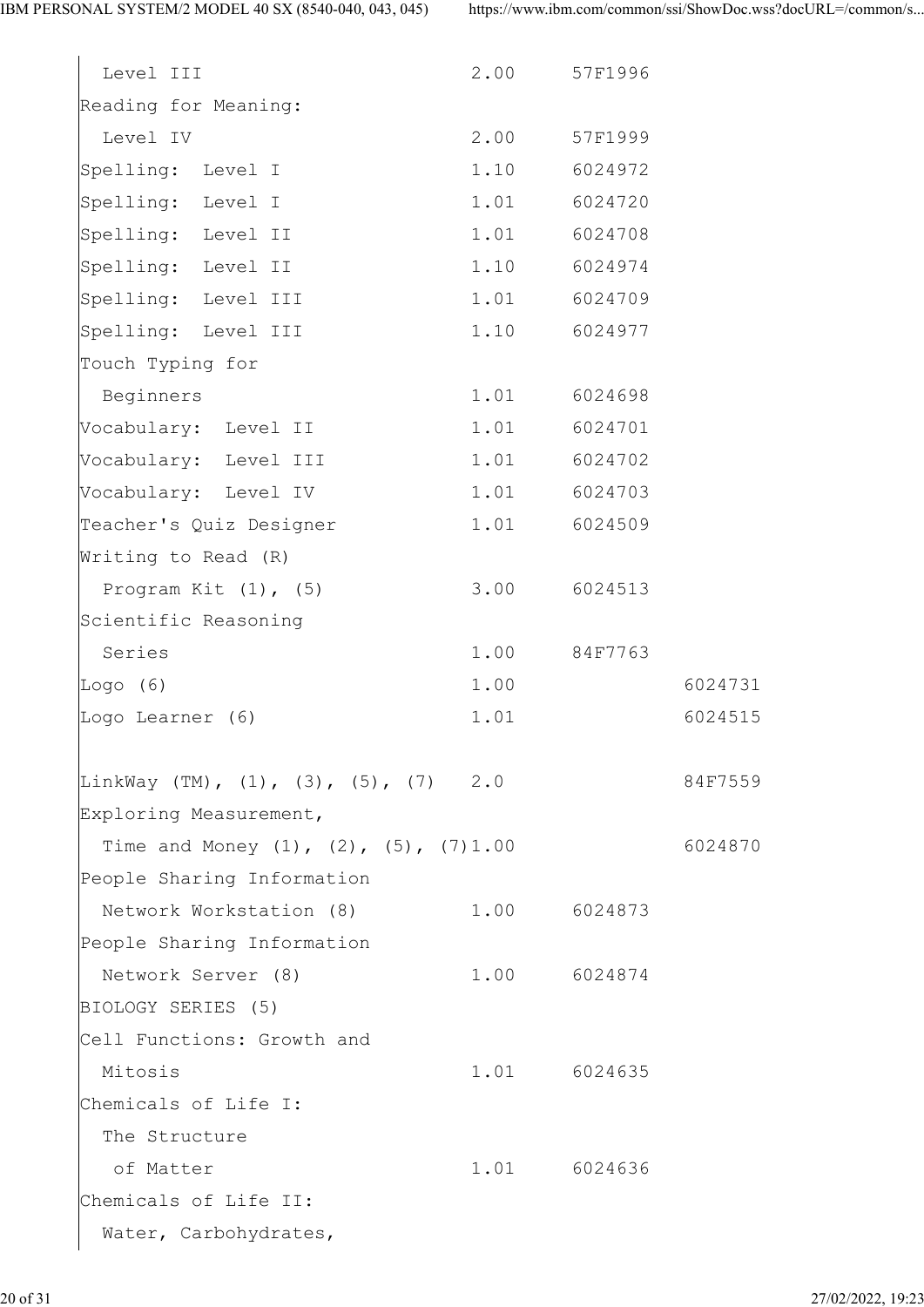| and Lipids                                 | 1.01 6024647     |  |
|--------------------------------------------|------------------|--|
| Chemical of Life III:                      |                  |  |
| Proteins and                               |                  |  |
| Nucleic Acids                              | 1.01 6024614     |  |
|                                            |                  |  |
| Cytology & Histology:<br>Cells and Tissues |                  |  |
|                                            | 1.01 6024612     |  |
| EDUCATION PRODUCTS                         | VERSION 3.5-INCH |  |
| Human Life Processes I:                    |                  |  |
| Cellular Physiology                        | 1.01 6024649     |  |
| Human Life Processes II:                   |                  |  |
| Systems Level                              | 1.01 6024616     |  |
| Human Life Processes III:                  |                  |  |
| Development and                            |                  |  |
| Differentiation                            | 1.01 6024657     |  |
| Leaf: Structure and                        |                  |  |
| Physiology                                 | 1.01 6024637     |  |
| Light, Plants and                          |                  |  |
| Photosynthesis:                            |                  |  |
| Energy in Conversion                       | 1.01 6024638     |  |
| Mendelian Genetics:                        |                  |  |
| The Science                                |                  |  |
| of Inheritance                             | 1.01 6024613     |  |
| Modern Genetics                            |                  |  |
| Chromosomes and Coding                     | 1.01 6024648     |  |
| Passive Transport:                         |                  |  |
| Diffusion and                              |                  |  |
| Osmosis                                    | 1.01 6024639     |  |
| Pathology:                                 |                  |  |
| Diseases and Defenses                      | 1.01 6024646     |  |
| Plants: Growth and                         |                  |  |
| Specialization                             | 1.01 6024645     |  |
| Pollination and                            |                  |  |
| Fertilization: Seeds,                      |                  |  |
| Fruits, and Embryos                        | 1.01 6024633     |  |
| Regulation and Homeostatis:                |                  |  |
| Systems in Balance                         | 1.01 6024615     |  |
| Taxonomy: Classification                   |                  |  |
|                                            |                  |  |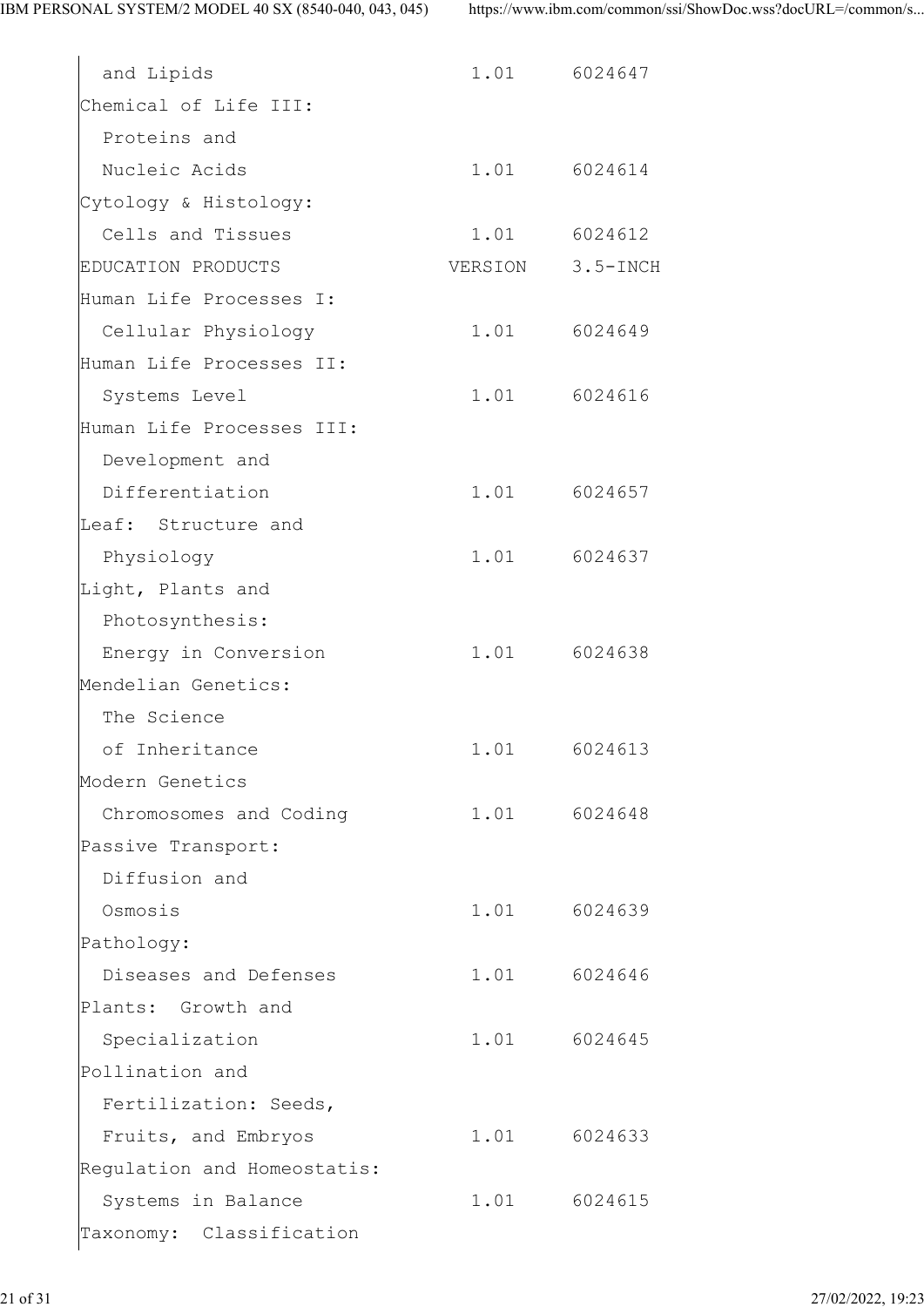| and Organization             | 1.01    | 6024655 |                  |         |  |
|------------------------------|---------|---------|------------------|---------|--|
| The Environment I:           |         |         |                  |         |  |
| Habitats and Ecosystems      | 1.01    | 6024658 |                  |         |  |
| The Environment II:          |         |         |                  |         |  |
| Cycles and Interactions      | 1.01    | 6024656 |                  |         |  |
| EARTH SCIENCE SERIES (5)     |         |         |                  |         |  |
| Earthquakes                  | 1.01    | 6024517 |                  |         |  |
| Glacial Landforms            | 1.00    | 6024514 |                  |         |  |
| Ground Water                 | 1.01    | 6024516 |                  |         |  |
| Hydrologic Cycle             | 1.01    | 6024518 |                  |         |  |
| Landslides                   | 1.01    | 6024522 |                  |         |  |
| Moisture in                  |         |         |                  |         |  |
| the Atmosphere               | 1.01    | 6024520 |                  |         |  |
| Surface Water                | 1.01    | 6024519 |                  |         |  |
| Volcanoes                    | 1.00    | 6024521 |                  |         |  |
| PHYSICS DISCOVERY SERIES (5) |         |         |                  |         |  |
| Investigating                |         |         |                  |         |  |
| Acceleration                 | 1.01    | 6024624 |                  |         |  |
| Investigating                |         |         |                  |         |  |
| Atomic Models                | 1.00    | 6024523 |                  |         |  |
| Investigating                |         |         |                  |         |  |
| Conservation                 |         |         |                  |         |  |
| of Energy                    | 1.01    | 6024625 |                  |         |  |
| Investigating                |         |         |                  |         |  |
| Electric Fields              | 1.01    | 6024627 |                  |         |  |
| Investigating                |         |         |                  |         |  |
| Gravitational Force          | 1.01    | 6024622 |                  |         |  |
| Investigating                |         |         |                  |         |  |
| Models of Light              | 1.01    | 6024626 |                  |         |  |
| Investigating                |         |         |                  |         |  |
| Thermal Energy               | 1.01    |         | 6024623          |         |  |
| Investigating                |         |         |                  |         |  |
| Wave Interference            | 1.01    | 6024628 |                  |         |  |
| IBM REALTIME INTERFACE       |         | PROGRAM | ORDERING         | FEATURE |  |
| CO-PROCESSOR SOFTWARE        | VERSION | NUMBER  | VEHICLE          | NUMBER  |  |
| OS/2 (R) Support             | 1.03    |         | 33F7229 5662-281 | 5036    |  |
| (with CSD UL 91826)          |         |         |                  |         |  |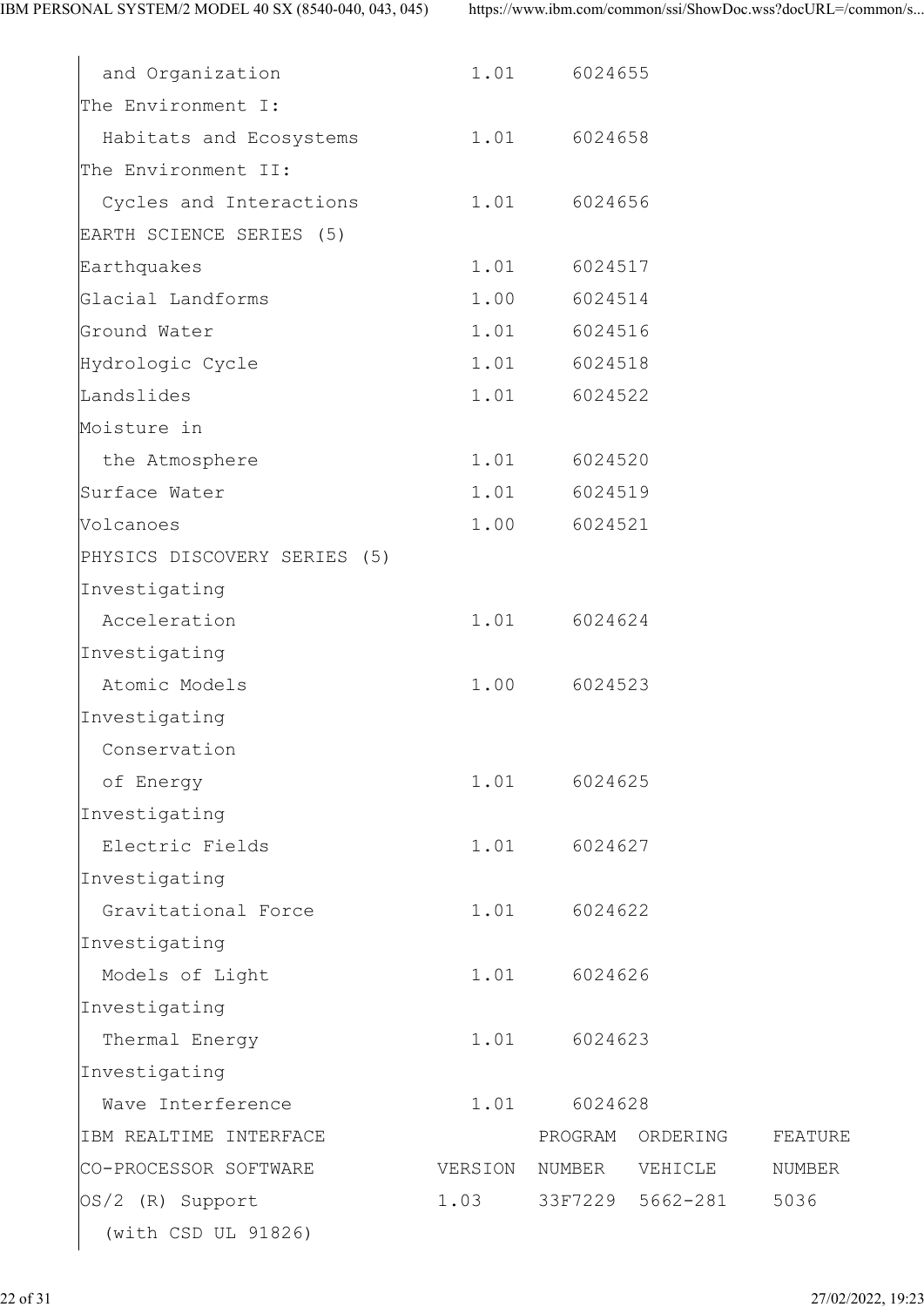| DOS Support                      | 1.03        | 84F7448 | 5686-001         | 5000 |
|----------------------------------|-------------|---------|------------------|------|
| C Language Support               | 1.02        |         | 33F7238 5601-060 | 5020 |
| Extended Services                | 1.03        |         | 84F7410 5688-044 | 5492 |
|                                  | VERSION     | TYPE    | MODEL            |      |
| Plant Floor Series (TM)          |             |         |                  |      |
| Distributed Automation           |             |         |                  |      |
| Edition (TM)                     |             |         |                  |      |
| Communications System/2 1.1      |             | 5601    | 116              |      |
| Materials Logistics              |             |         |                  |      |
| System/2                         | 1.1         | 5601    | 117              |      |
| Host Link/2                      | 1.1         | 5601    | 118              |      |
| Communications Protocol          |             |         |                  |      |
| Programs/A                       | 1.1         | 5601    | 151              |      |
| Entry Communications             |             |         |                  |      |
| System/2                         | 1.0         | 5621    | 022              |      |
| Device Data Management           |             |         |                  |      |
| Support                          | 1.01        | 5601    | 104              |      |
| Communications Subsystem         |             |         |                  |      |
| $w/PTF$ 5001                     | 1.11        | 5669    | 179              |      |
| DATA COLLECTION EDITION (TM)     |             |         |                  |      |
| Data Collector                   | 1.1         | 5601    | 299              |      |
| Data Collection Controller/2 1.0 |             | 5756    | 144              |      |
| Data Collector for Distributed   |             |         |                  |      |
| Automation Edition               | 1.0         | 5756    | 145              |      |
| 7527 Extended Terminal           |             |         |                  |      |
| Services                         | 1.0         | 5756    | 146              |      |
| 5250 & MAPICS Data               |             |         |                  |      |
| Services                         | 1.1         | 5601    | 398              |      |
| 3270 & COPICS Data               |             |         |                  |      |
| Services                         | 1.1         | 5601    | 399              |      |
|                                  |             |         | PART             |      |
| EMULATION SOFTWARE               | VERSION     |         | NUMBER           |      |
| Enhanced 5250 Emulation          |             |         |                  |      |
| Program                          | $2 \cdot 2$ |         | 49F5617          |      |
| Enhanced 5250 Emulation          |             |         |                  |      |
| Convenience Kit                  | 2.2         |         | 49F5618          |      |
| Remote 5250 Emulation            |             |         |                  |      |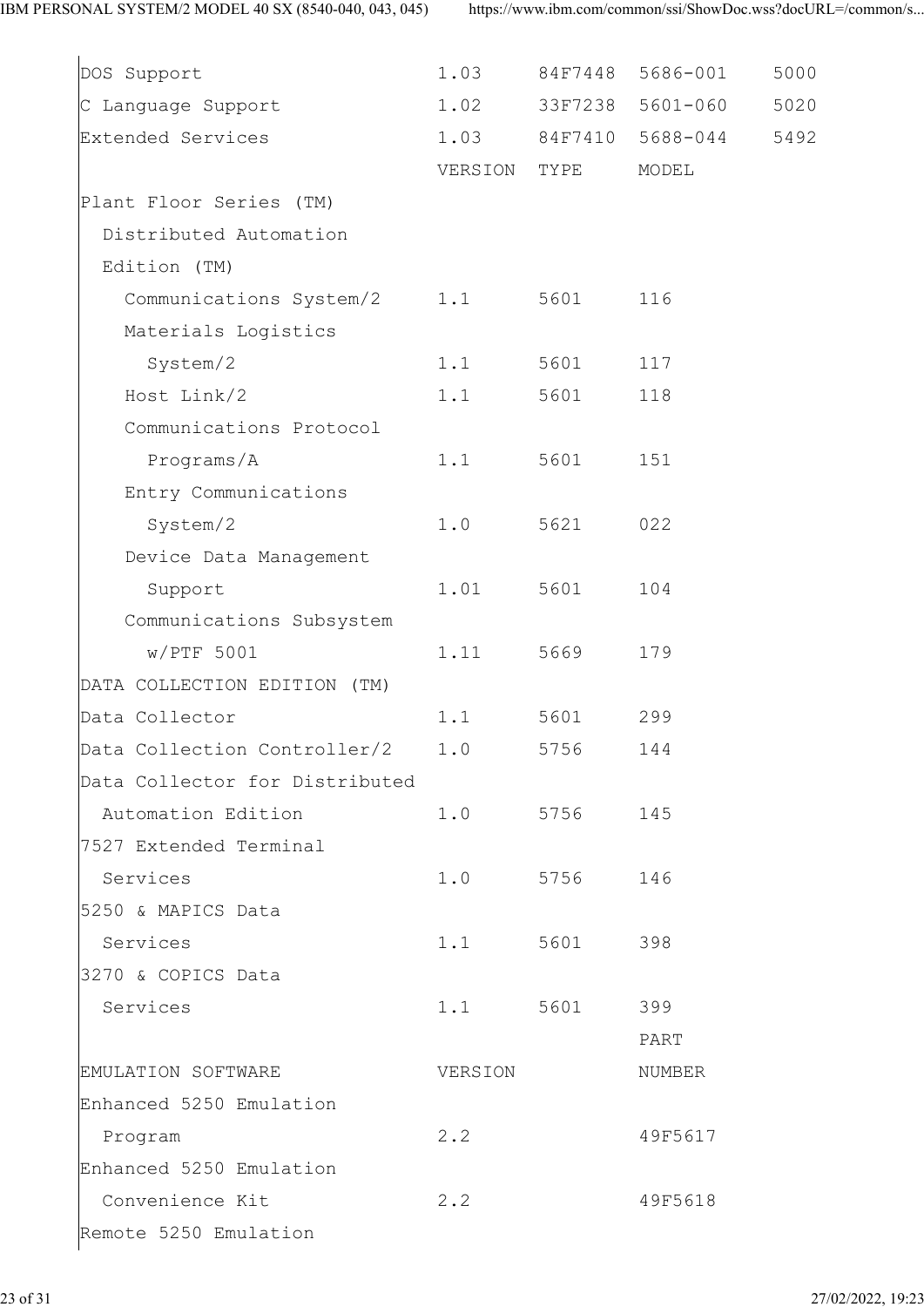| Program                                                      | 2.2     |         | 92X0718 |  |  |
|--------------------------------------------------------------|---------|---------|---------|--|--|
| The following 3270 emulation software has been tested and is |         |         |         |  |  |
| compatible with DOS 3.3 and 4.0:                             |         |         |         |  |  |
| IBM PC 3270 Emulation Program,                               |         |         |         |  |  |
| Entry Level                                                  | 1.22    |         |         |  |  |
| IBM Personal                                                 |         |         |         |  |  |
| Communications/3270 1.01                                     |         |         |         |  |  |
| IBM 3270 Personal                                            |         |         |         |  |  |
| Computer High-Level                                          |         |         |         |  |  |
| Language Application                                         |         |         |         |  |  |
| Program Interface                                            | 3.1     |         |         |  |  |
| IBM PC 3270 Emulation                                        |         |         |         |  |  |
| Program Entry Level 2.0                                      |         |         |         |  |  |
| IBM Personal                                                 |         |         |         |  |  |
| Communications/3270                                          | 2.0     |         |         |  |  |
| IBM CAD SOFTWARE                                             |         |         |         |  |  |
| IBM CAD (DOS)                                                | 1.2     | 64F6914 |         |  |  |
| IBM CAD/Plus (DOS)                                           | 1.2     | 64F6921 |         |  |  |
| IBM CAD/Plus (OS/2)                                          | 1.2     | 70F9267 |         |  |  |
| IBM PLATINUM SERIES                                          |         |         |         |  |  |
| System Manager                                               | 2.0     | 70F9332 |         |  |  |
| Accounts Receivable                                          | 2.0     | 70F9342 |         |  |  |
| Financial Reporting                                          |         |         |         |  |  |
| Extender (ADV)                                               | 2.0     | 84F9819 |         |  |  |
| APPLICATIONS                                                 |         |         |         |  |  |
|                                                              | VERSION | DOS     | OS/2    |  |  |
| Audio Visual Connection (R)                                  | 1.04    | Χ       | X       |  |  |
| DisplayWrite Assistant (TM)                                  | 1.0     | X       |         |  |  |
| DisplayWrite (R) 4/2                                         | 1.0     |         | X       |  |  |
| DisplayWrite 5                                               | 1.0     | X       |         |  |  |
| DisplayWrite 5/2                                             | 1.0     |         | X       |  |  |
| Filing Assistant (R)                                         | 2.0     | X       |         |  |  |
| Storyboard (TM) Plus                                         | 1.01    | X       |         |  |  |
| Writing Assistant (TM)                                       | 2.0     | X       |         |  |  |
| OPERATING SYSTEMS                                            |         |         |         |  |  |
| DOS Level                                                    | 3.3     |         |         |  |  |
| DOS Level                                                    | $4\;.0$ |         |         |  |  |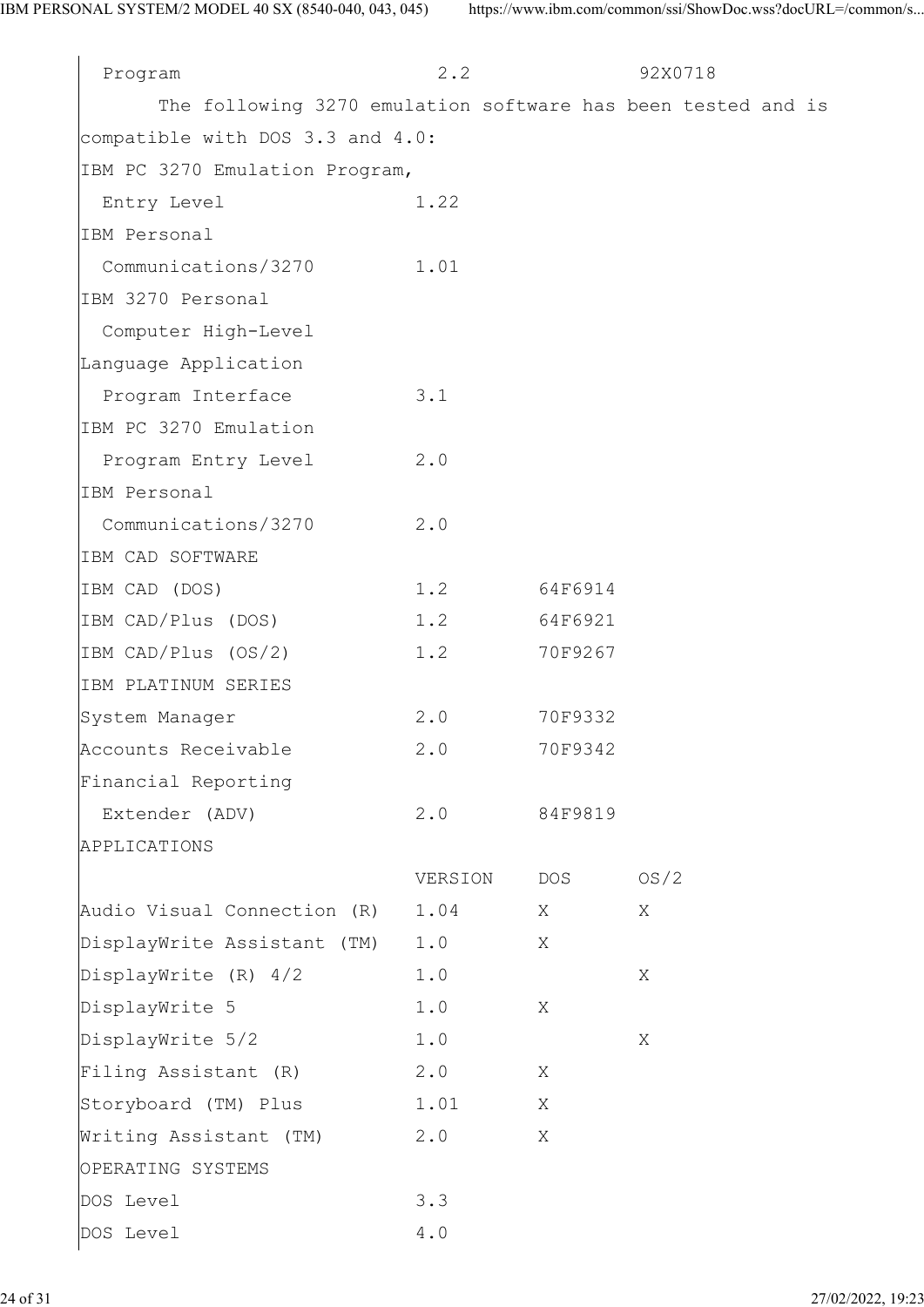| DOS Level                                                           | 5.0                                   |                            |          |         |
|---------------------------------------------------------------------|---------------------------------------|----------------------------|----------|---------|
| OS/2 Standard                                                       |                                       |                            |          |         |
| Edition                                                             |                                       | 1.3 (Refresh level 1.30.1) |          |         |
| OS/2 Extended                                                       |                                       |                            |          |         |
| Edition                                                             |                                       | 1.3 (Refresh level 1.30.1) |          |         |
|                                                                     |                                       | PROGRAM                    | ORDERING | FEATURE |
| OTHER SOFTWARE                                                      | VERSION                               | NUMBER                     | VEHICLE  | NUMBER  |
| IBM Current                                                         | 1.2                                   | 85F1685                    |          |         |
| Remote PrintManager                                                 | 2.0                                   | 25F5944                    | 5875-XXX | 5944    |
| Remote PrintManager                                                 | 3.0                                   | 49F4812                    | 5871-AAA | 0499    |
| SAA (TM)                                                            |                                       |                            |          |         |
| Networking Services/2                                               | 1.0                                   | 86F2503                    | 5871-AAA | 1611    |
| IBM PC Support/400                                                  | 2.1                                   |                            | 5738-PC1 |         |
| IBM PS/2 Internal Tape                                              |                                       |                            |          |         |
| Backup Program                                                      |                                       |                            |          |         |
| (DOS Comp.)                                                         | 2.0                                   | 87F9828                    |          | 1851    |
| IBM PS/2 Internal Tape                                              |                                       |                            |          |         |
| Backup Convenience Kit                                              |                                       |                            |          |         |
| (DOS Compatible)                                                    | 2.0                                   | 87F9830                    |          | 1852    |
| IBM PS/2 Internal Tape                                              |                                       |                            |          |         |
| Backup Program                                                      |                                       |                            |          |         |
| (OS/2 compatible)                                                   | 1.01                                  | 87F9827                    |          | 1854    |
| IBM PS/2 Internal Tape                                              |                                       |                            |          |         |
| Backup Convenience Kit                                              |                                       |                            |          |         |
| (OS/2 compatible)                                                   | 1.01                                  | 87F9829                    |          | 1855    |
|                                                                     | VENDOR SOFTWARE COMPATIBILITY FOR THE |                            |          |         |
| PERSONAL SYSTEM/2 MODEL 40 SX (8540-040, 043 AND 045)               |                                       |                            |          |         |
| INDEPENDENT LABORATORY TESTED SOFTWARE                              |                                       |                            |          |         |
| The following software products have been tested by an Independent  |                                       |                            |          |         |
| Test Laboratory on the IBM Personal System/2 Model 40 SX. This list |                                       |                            |          |         |
| does not include all of the products that may run on the PS/2       |                                       |                            |          |         |
| Model 40 SX. The products operate substantially as described in     |                                       |                            |          |         |
| their program documentation. IBM has not evaluated these products   |                                       |                            |          |         |
| and makes no comments or judgments about their functions, quality,  |                                       |                            |          |         |
| and performance. Listed products may not be available in all        |                                       |                            |          |         |
| countries.                                                          |                                       |                            |          |         |
| VENDOR<br>PRODUCT                                                   |                                       | VERSION                    | DOS      | OS/2    |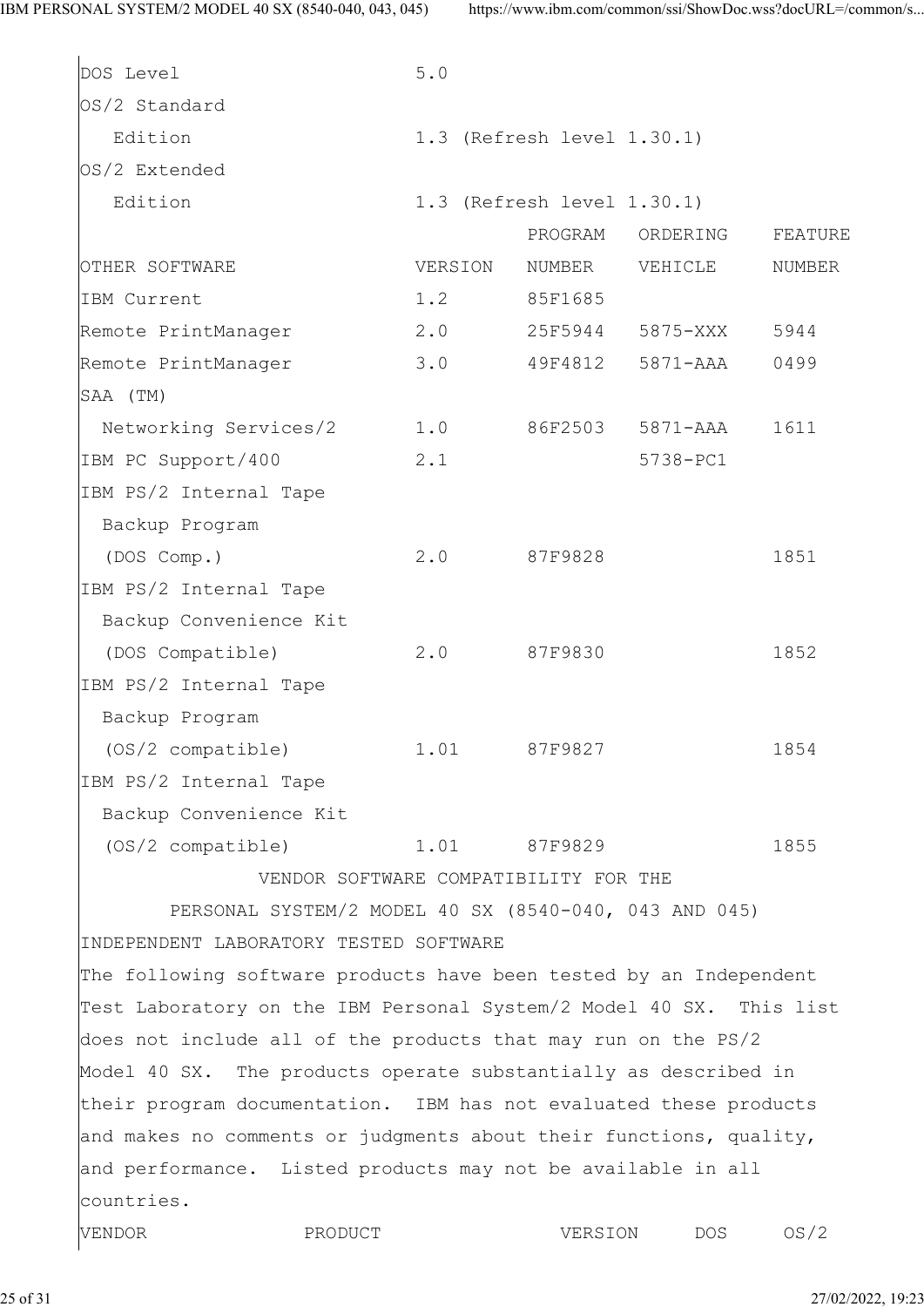|                             | Aldus Corporation PageMaker (9)    | 3.01  | Χ | Χ |
|-----------------------------|------------------------------------|-------|---|---|
|                             | Ashton-Tate dBase III Plus (10)    | 1.1   | Χ |   |
|                             | dBase IV (10)                      | 1.1   | Χ |   |
|                             | MultiMate (10)                     | $4.0$ | X |   |
|                             | (formerly MultiMate                |       |   |   |
|                             | Advantage V1.0)                    |       |   |   |
| Autodesk, Inc. AutoCad (11) |                                    | 10C   | Χ | Χ |
|                             | AutoSketch (11)                    | 2.0   | Χ |   |
| Borland                     |                                    |       |   |   |
| International               |                                    |       |   |   |
| Inc.                        | PARADOX (12)                       | 3.5   | Χ |   |
|                             | PARADOX OS/2                       | 2.05  |   | X |
|                             | Quattro Pro                        | 2.0   | Χ |   |
|                             | SideKick                           | 1.58  | X |   |
|                             | SideKick Plus                      | 1.01  | Χ |   |
|                             | SideKick/PM                        | 2.0   |   | Χ |
|                             | Turbo C++ Prof                     | 1.0   | Χ |   |
| Caseworks                   | CASE: PM                           | 2.0   |   | Χ |
| Cawthorn SW                 |                                    |       |   |   |
| Group                       | ChipChat                           | 1.1   |   | Χ |
| Central Point               |                                    |       |   |   |
| Software                    | FastBack Plus                      | 2.1.X |   |   |
| Computer                    |                                    |       |   |   |
| Associates                  | AccPac Plus SM/2                   | $5.1$ |   | Χ |
|                             | SuperProject                       |       |   |   |
|                             | Expert/2 $(13)$                    | 1.1   |   | Χ |
| <b>DAC</b>                  |                                    |       |   |   |
|                             | Software, Inc. Dac-Easy Accounting | 4.1   | Χ |   |
| DataStorm                   |                                    |       |   |   |
| Tech                        | PROCOMM PLUS                       | 1.1B  | Χ |   |
| Digital                     |                                    |       |   |   |
| Communications              |                                    |       |   |   |
| Associates                  | Crosstalk XVI (DCA) 3.71           |       | Χ |   |
|                             | Crosstalk Mark IV                  | 1.01  | X |   |
| Fifth Generation            |                                    |       |   |   |
| System                      | Mace Utilities                     |       |   |   |
|                             | $(HPFS=W (14))$                    | 3.5   |   | Χ |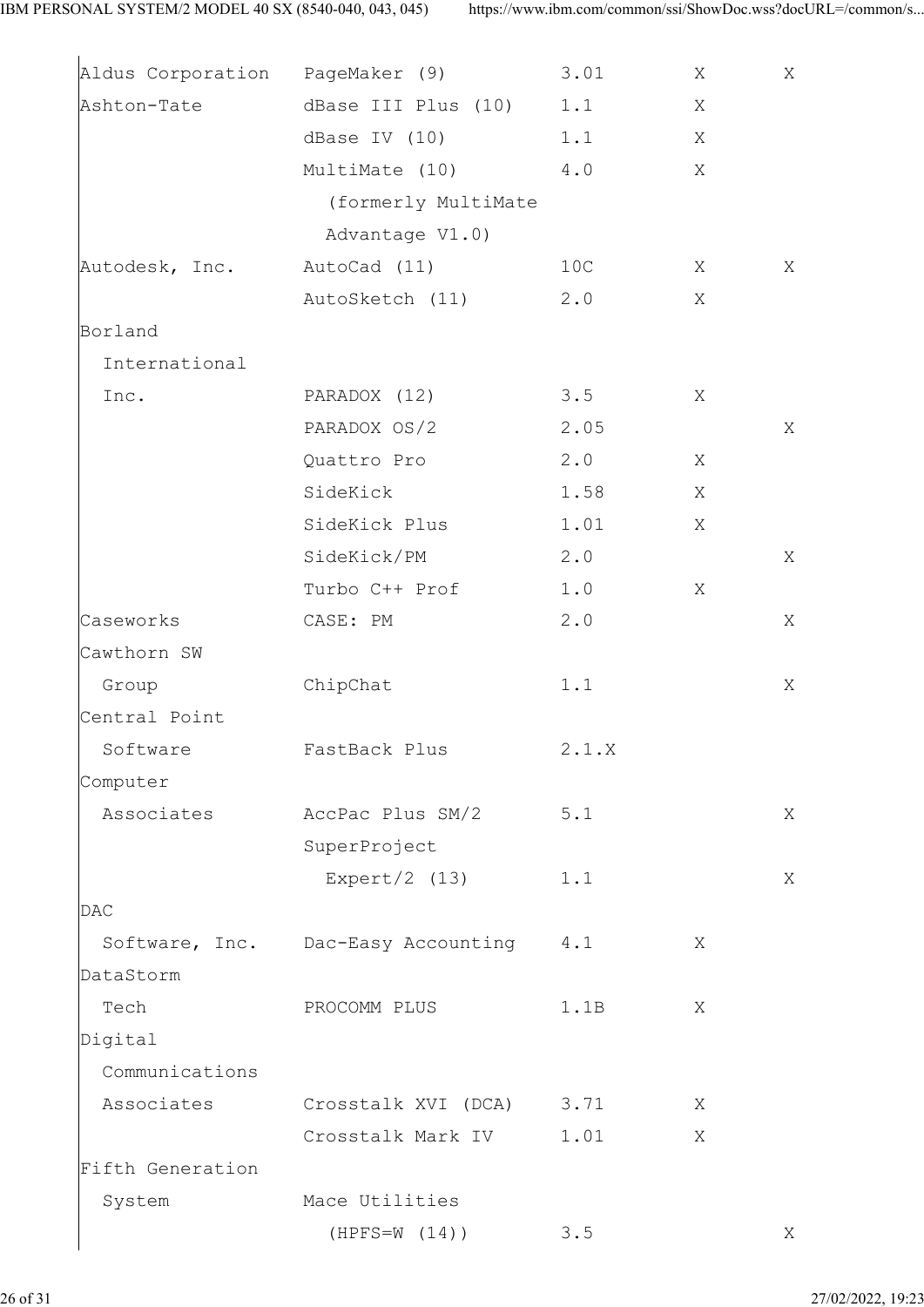| Fox                    |                            |         |            |      |
|------------------------|----------------------------|---------|------------|------|
| Software, Inc. Fox Pro |                            | 1.02    | X          |      |
| Guidance               |                            |         |            |      |
| Tech                   | Choreographer              | 1.1     |            | Χ    |
| Hayes Microcomptr      |                            |         |            |      |
| Products               | Smartcom III               | 1.2     | X          |      |
| VENDOR                 | PRODUCT                    | VERSION | <b>DOS</b> | OS/2 |
| Intuit                 | Quicken                    | 3.0     | X          |      |
| Lennane Advanced       |                            |         |            |      |
| Products               | DeScribe Word              |         |            |      |
|                        | Publisher                  | 1.1     |            | Χ    |
| Lotus $(15)$           |                            |         |            |      |
| Development            |                            |         |            |      |
| Corporation            | Agenda (15), (16)          | 1.01    |            | Χ    |
|                        | Freelance                  |         |            |      |
|                        | Plus $(15)$ , $(17)$       | 3.01    | X          |      |
|                        | $1 - 2 - 3$ (15)           | 2.2     | Χ          |      |
|                        | $1 - 2 - 3$ (15)           | 3.0     | X          | Χ    |
|                        | $1 - 2 - 3G$ (15)          | 1.0     |            | Χ    |
|                        | Symphony (15)              | 2.2     | X          |      |
| Micro Focus            | $COBOL/2$ (TM)             |         |            |      |
|                        | Compiler (18)              | 1.1.9   |            | Χ    |
|                        | COBOL/2                    |         |            |      |
|                        | Workbench (18), (19) 2.2.9 |         |            | X    |
|                        | COBOL/2                    |         |            |      |
|                        | Toolset $(18)$ , $(19)$    | 1.0.9   |            | Χ    |
| Micrografx             | Designer PM (20)           | 1.02    |            | Χ    |
| Microrim, Inc.         | R:BASE for DOS $(21)$ 3.1  |         | X          |      |
|                        | R:BASE for OS/2            | 2.1     |            | Χ    |
| Microsoft              |                            |         |            |      |
| Corporation            | BASIC Compiler             | 7.1     | X          | Χ    |
|                        | C Compiler                 | 6.0     | X          |      |
|                        | Excel                      | 2.1     | X          |      |
|                        | Excel for OS/2             | 2.21    |            | Χ    |
|                        | FORTRAN                    |         |            |      |
|                        | Compiler (22)              | 5.0     | X          | X    |
|                        | Macro Assembler            | 5.1     | Χ          | Χ    |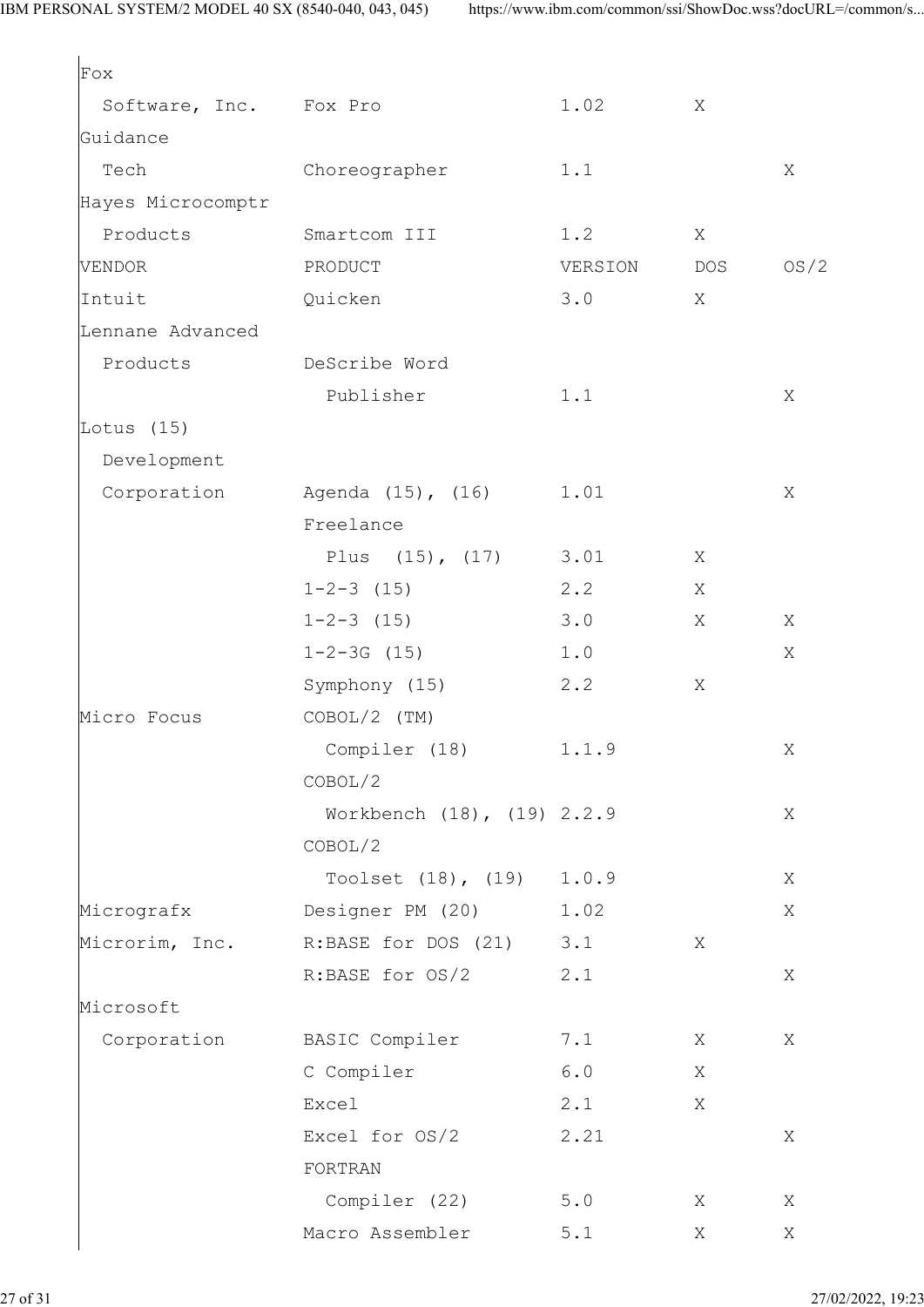|                   | Pascal Compiler (22)        | 4.1     | Χ   | X     |
|-------------------|-----------------------------|---------|-----|-------|
|                   | Windows                     | 3.0     | Χ   |       |
|                   | Word                        | $5.5$   | X   | X     |
|                   | Word for Windows            | 1.1     | Χ   |       |
|                   | Works                       | 2.0     | X   |       |
| Peter Norton      |                             |         |     |       |
| Computing         | Norton Utilities            |         |     |       |
|                   | Advanced                    | $5.0$   | X   |       |
|                   | Norton Guides               |         |     |       |
|                   | $OS/2$ API                  | 1.0     |     | X     |
| Prodigy           |                             |         |     |       |
| Services Co       | Prodigy (23)                | 3.1     | X   | X(14) |
| QuarterDeck, Inc. | DesqView 386                | 2.26    | X   |       |
| RightSoft Corp.   | RightWriter (24)            | 3.1     | Χ   |       |
| Software          |                             |         |     |       |
| Publishing        |                             |         |     |       |
| Corporation       | FormTool                    | 2.01 D  | Χ   |       |
|                   | Harvard Graphics (25)       | 2.3     | X   |       |
|                   | PFS: First Choice           | 3.02    | Χ   |       |
|                   | PFS: First Publisher        | 3.0     | Χ   |       |
|                   | PFS: Prof File              | 2.01    | Χ   |       |
|                   | PFS: Prof Write             | 2.21    | Χ   |       |
| Symantec          | $Q&A$ (26)                  | 3.0     | X   | Χ     |
| Sytron Corp       | SY-TOS PLUS                 | 1.1     |     | Χ     |
| VENDOR            | PRODUCT                     | VERSION | DOS | OS/2  |
| Timberline        | Medallion Gold              |         |     |       |
|                   | Accounts Payable            | 1.5     |     | Χ     |
|                   | General Ledger              | $1.5$   |     | Χ     |
|                   | Property Manager            | 1.3     |     | Χ     |
|                   | Starter Set                 | 1.4     |     | Χ     |
| Word Perfect      | WordPerfect (27)            | $5.1$   | Χ   |       |
|                   | WordPerfect for OS/2        | $5.0$   |     | Χ     |
| WordStar          |                             |         |     |       |
| International     |                             |         |     |       |
| Corporation       | WordStar 2000 Plus (28) 3.5 |         | Χ   |       |
|                   | WordStar Professional 6.0   |         | X   |       |
| Xerox Corp.       | Ventura Publisher (29) 2.0  |         | Χ   |       |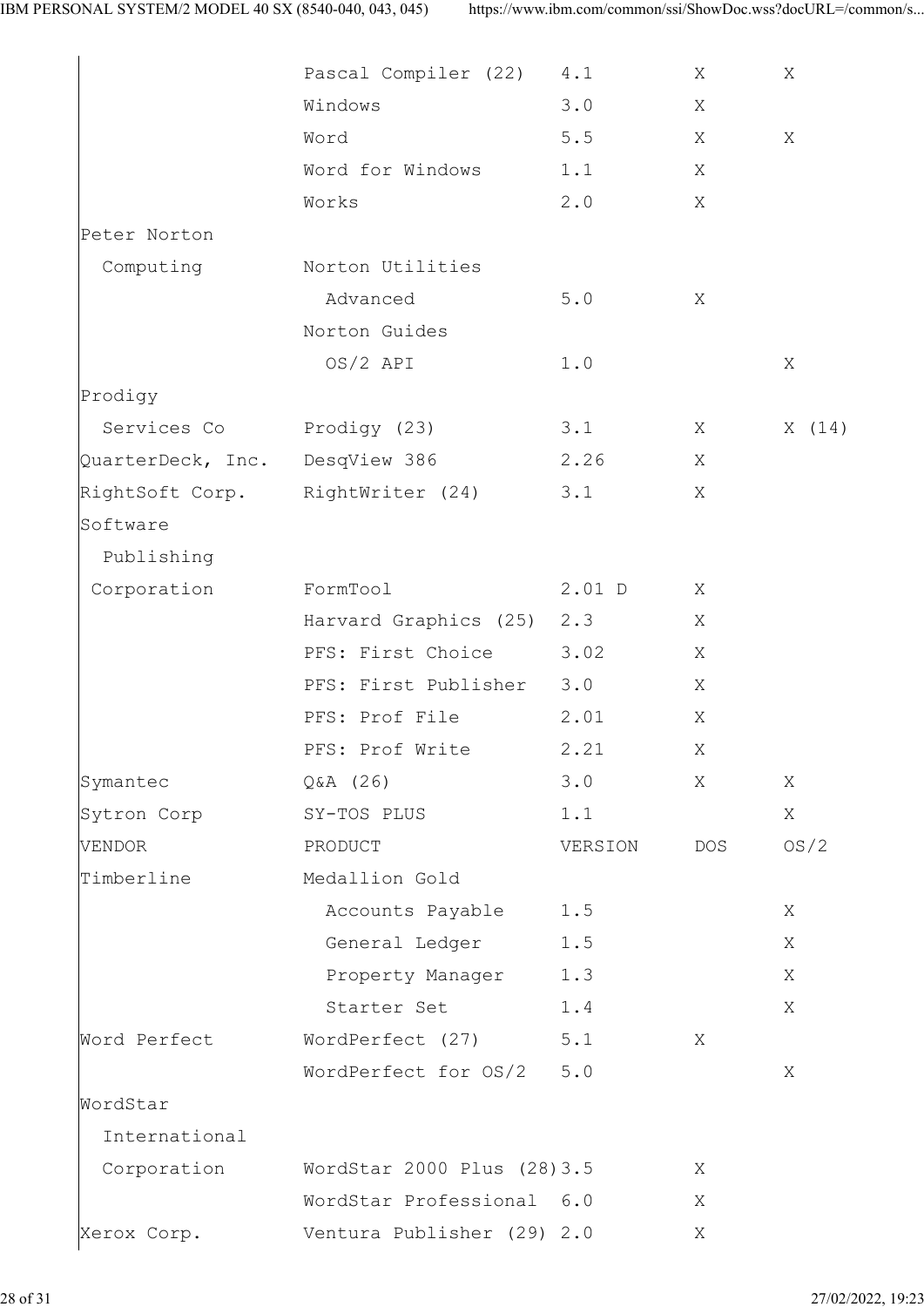VENDOR TESTED SOFTWARE The following software products have been tested by the vendors in their latest versions and certified as compatible with the IBM Personal System/2 Model 40 SX: SOFTWARE PUBLISHER PRODUCT VERSION 3COM (30) Corporation 3+Open (31) LANManager (30) 2.0 (32), (33) Advanced System IGC VM/386 (34) 1.22 VM/386 MultiUser 2.0 Lotus Development Corporation Symphony (15) 2.2  $1-2-3$  (15) 2.2  $1-2-3$  3.1 Novell (35) Inc. NetWare (35) 2.2 (36), (37), (38) NetWare (35) 3.11 (36), (37), (38) Qualitas (39) Inc. 386MAX (39) 5.11 (40) BlueMAX (41) 5.11 (40) (TM) Registered trademark of International Business Machines Corporation. (R) Registered trademark of International Business Machines Corporation. (1) Uses or requires speech. (2) Requires IBM Speech Adapter RAM-Resident Handler (C) 1990 IBM Corporation Version: February 19, 1991, to utilize PS/2 speech adapter (configuration 1). (3) PS/2 Speech Adapter and M-ACPA adapter audio support only. (4) Requires patch to PEP.EXE file to run on a 80386 and above system. (5) Requires a color display. (6) Requires patch to .com file to run on a VGA system. (7) Uses or requires mouse. (8) Requires modem. (9) Registered trademark of Aldus Corporation. (10) Trademark of Ashton-Tate.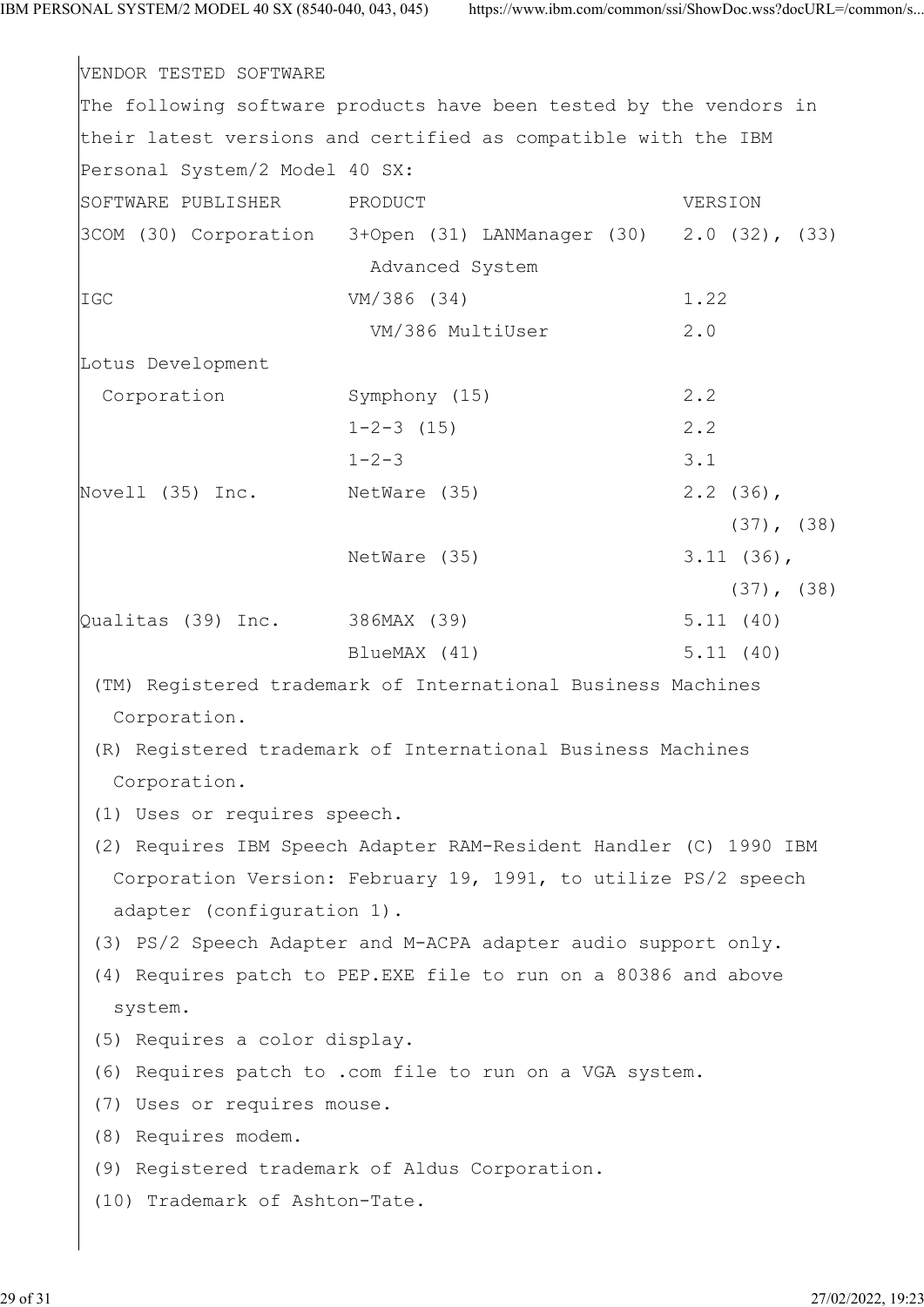- (11) Registered trademark of Autodesk, Inc.
- (12) Registered trademark of Borland International, Inc.
- (13) Registered trademark of Computer Associates International, Inc.
- (14) Must use File Application Table (FAT).
- (15) Registered trademark of Lotus Development Corporation.
- (16) Install manually using XCOPY command.
- (17) Testing completed with DOS 3.3 and 4.0.
- (18) Trademark of Micro Focus (COBOL/2 is a trademark of

International Business Machines Corporation).

- (19) No print in Protect Mode when using PEDITOR unless the spooler is disbled.
- (20) Registered trademark of Micrografx, Inc.
- (21) Registered trademark of Microrim, Inc.
- (22) Unable to invoke a display of the extended 386 registers when using CodeView Debugger in the Protect Mode of OS/2.
- (23) Registered trademark of Prodigy Services Company, Inc.
- (24) Registered trademark of Rightsoft Corporation.
- (25) Trademark of Software Publishing Corporation.
- (26) Registered trademark of Symantec Corporation.
- (27) Registered trademark of WordPerfect Corporation.
- (28) Registered trademark of WordStar International Corporation.
- (29) Registered trademark of Xerox Corporation.
- (30) Registered trademark of 3COM Corporation.
- (31) Trademark of 3COM Corporation.
- (32) When used with 3COM 3c505 adapter card, the user must have revision Q of either the ELNKPL.DOS or ELNKPL.0S2 file. Contact 3COM for further information.
- (33) The fault tolerant features are not supported.
- (34) Trademark of IGC.
- (35) Trademark of Novell, Inc.
- (36) Requires a supplemental disk driver for use as a server. This driver will be available on NETWIRE, or contact your IBM remarketer for further information. Planned availability date is July 1, 1991.
- (37) The dedicated DOS IPX workstation driver for the 3COM 3c505 card is not supported. The DOS ODI driver for this card is supported.